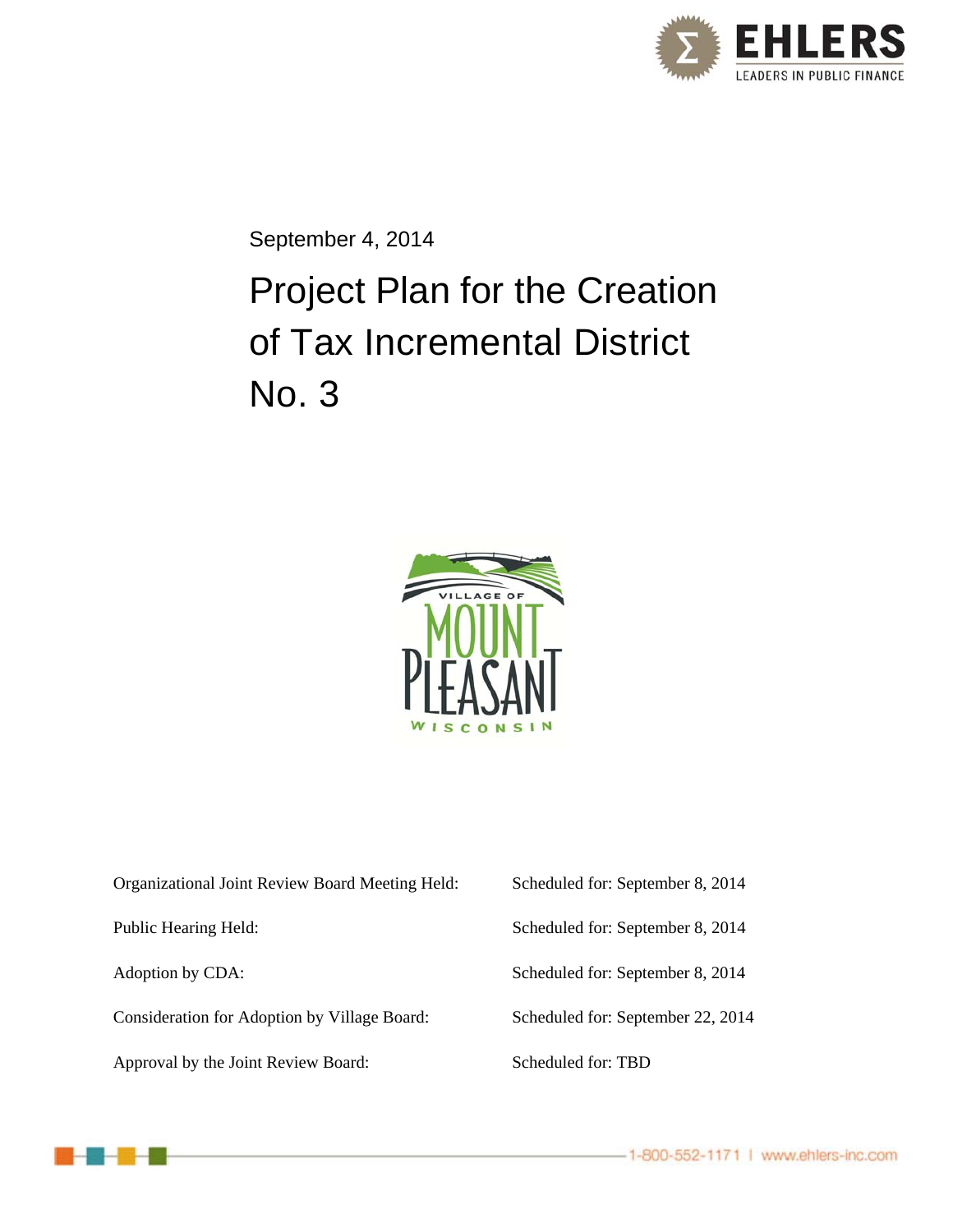## Tax Incremental District No. 3 Creation Project Plan

### Village of Mount Pleasant Officials

#### Village Board

| Mark Gleason          | Village President      |
|-----------------------|------------------------|
| John Hewitt           | Village Trustee        |
| Anna Marie Clausen    | <b>Village Trustee</b> |
| David DeGroot         | Village Trustee        |
| Sonny Havn            | <b>Village Trustee</b> |
| <b>Gary Feest</b>     | <b>Village Trustee</b> |
| <b>Rick McCluskey</b> | <b>Village Trustee</b> |

#### Village Staff

| Stephanie Kohlhagen | Village Clerk - Treasurer                                      |
|---------------------|----------------------------------------------------------------|
| Logan Martin        | Community Development Director & Executive Director of the CDA |
| Kurt Wahlen         | Village Administrator                                          |
| Timothy J. Pruitt   | <b>Village Attorney</b>                                        |
| Terri Gayhart       | Village Finance Director                                       |

#### CDA

Patricia Barlament, Chair Jim Henke, Citizen Member Rob Richardson, Vice Chair Frank Risler, Citizen Member Mark Gleason, Village President Jack Thorsen, Citizen Member

Joint Review Board

David DeGroot, Village Trustee Logan Martin, Executive Director

 Village Representative Racine County Gateway Technical College District Racine School District Public Member

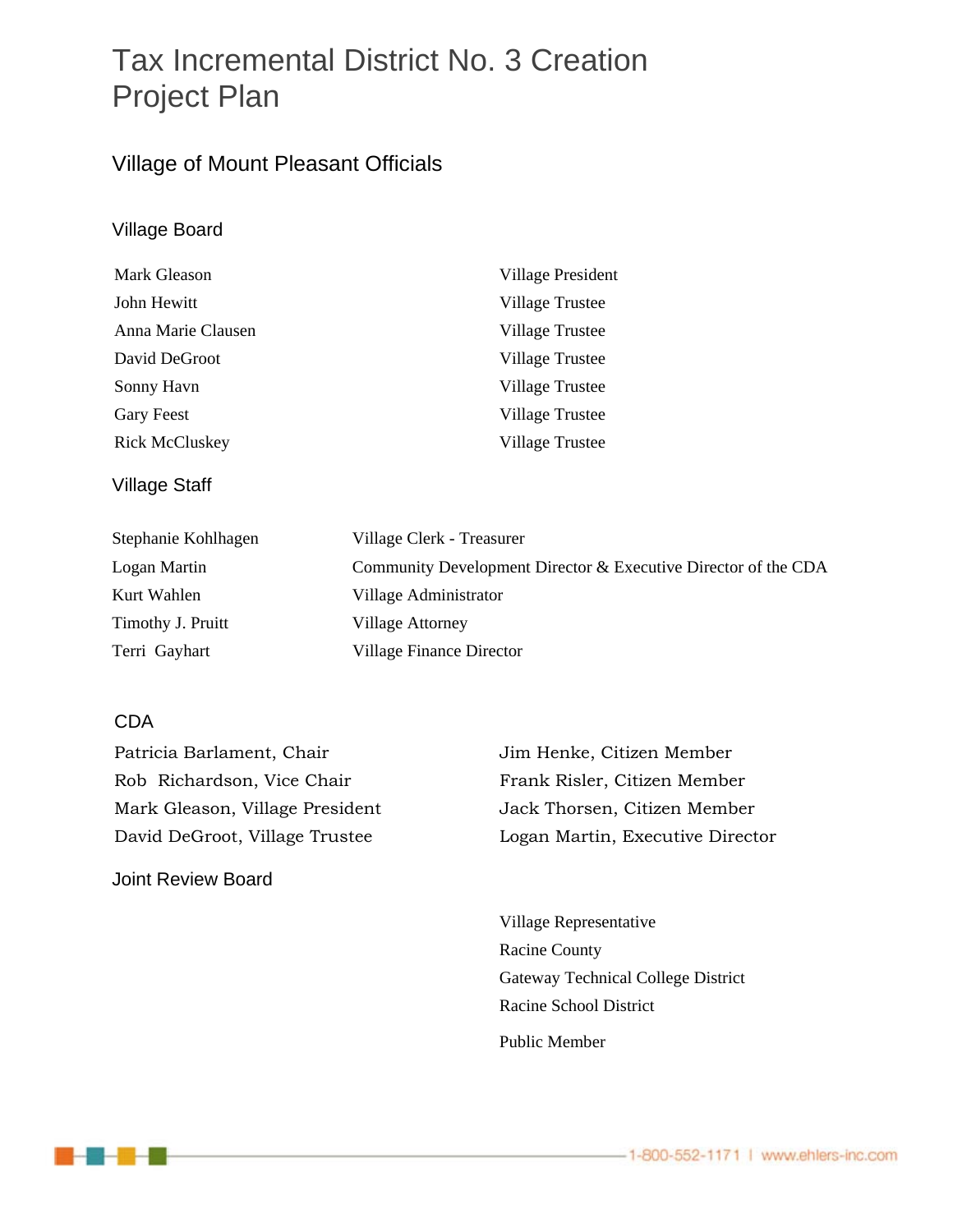# Table of Contents

| STATEMENT OF KIND, NUMBER AND LOCATION OF PROPOSED PUBLIC WORKS AND OTHER     |  |
|-------------------------------------------------------------------------------|--|
|                                                                               |  |
|                                                                               |  |
| ECONOMIC FEASIBILITY STUDY, FINANCING METHODS, AND THE TIME WHEN COSTS OR     |  |
|                                                                               |  |
|                                                                               |  |
|                                                                               |  |
| PROPOSED CHANGES IN MASTER PLAN, MAP, BUILDING CODES AND VILLAGE OF MOUNT     |  |
|                                                                               |  |
| ORDERLY DEVELOPMENT AND/OR REDEVELOPMENT OF THE VILLAGE OF MOUNT PLEASANT     |  |
|                                                                               |  |
| OPINION OF ATTORNEY FOR THE VILLAGE OF MOUNT PLEASANT ADVISING WHETHER THE    |  |
| CALCULATION OF THE SHARE OF PRO IFCTED TAX INCREMENTS ESTIMATED TO RE PAID BY |  |

CALCULATION OF THE SHARE OF PROJECTED TAX INCREMENTS ESTIMATED TO BE PAID BY THE OWNERS OF PROPERTY IN THE OVERLYING TAXING JURISDICTIONS......................................29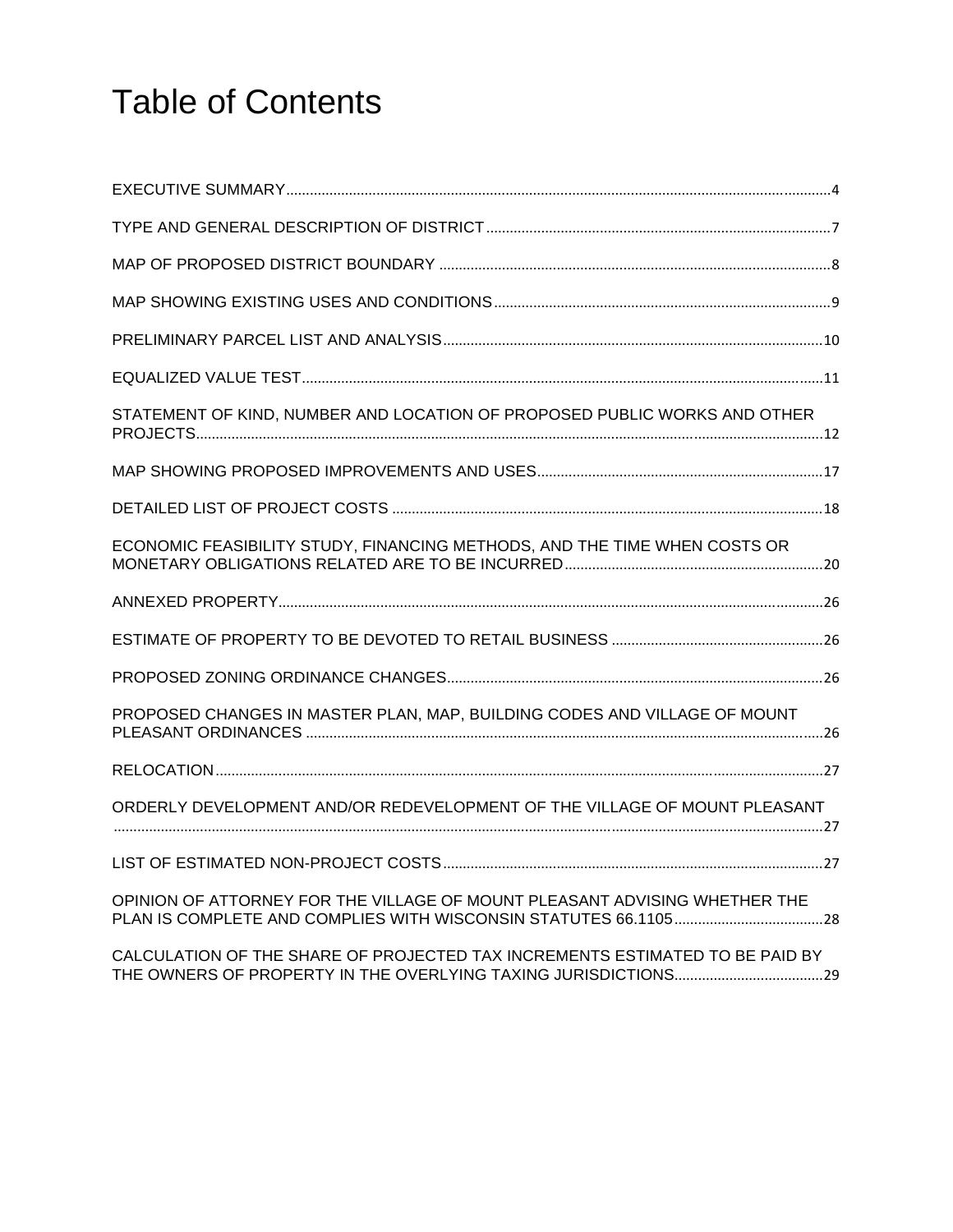#### Description of District

#### Type of District, Size and Location

Tax Incremental District ("TID") No. 3 (the "TID" or "District") is proposed to be created by the Village of Mount Pleasant ("Village") as a mixed-use district. A map of the proposed District boundaries is located in Section 3 of this plan.

#### Estimated Total Project Expenditures.

The Village anticipates making total project expenditures of approximately \$26 million to undertake the projects listed in this Project Plan. The Village anticipates completing the projects in four phases. The Expenditure Period of this District is 15 years from the date of adoption of the authorizing Resolution of the Village Board (the "Creation Resolution"). The projects to be undertaken pursuant to this Project Plan are expected to be financed with General Obligation debt issued by the Village, however, the Village may use other alternative financing methods which may provide overall lower costs of financing, preserve debt capacity, mitigate risk to the Village, or provide other advantages as determined by the Village Board. A discussion and listing of other possible financing mechanisms, as well as a summary of total project financing, is located in Section 10 of this plan.

#### Economic Development

As a result of the creation of this District, the Village projects that additional land and improvements value of approximately \$155 million will be created as a result of new development, redevelopment, and appreciation in the value of existing properties. This additional value will be a result of the improvements made and projects undertaken within the District. A table detailing assumptions as to the timing of new development and redevelopment and associated values is located in Section 10 of this Plan. In addition, creation of the District is expected to result in other economic benefits as detailed in the Summary of Findings hereafter.

#### Expected Termination of District

Based on the Economic Feasibility Study located in Section 10 of this plan, this District would be expected to generate sufficient tax increments to recover all project costs by the year 2034; 1 year earlier than the 20 year maximum life of this District.

#### Summary of Findings

As required by Wisconsin Statutes Section 66.1105, and as documented in this Project Plan and the exhibits contained and referenced herein, the following findings are made:

1. **That "but for" the creation of this District, the development projected to occur as detailed in this Project Plan: 1) would not occur; or 2) would not occur in the manner, at the values, or within the timeframe desired by the Village.** In making this determination, the Village has considered the following information: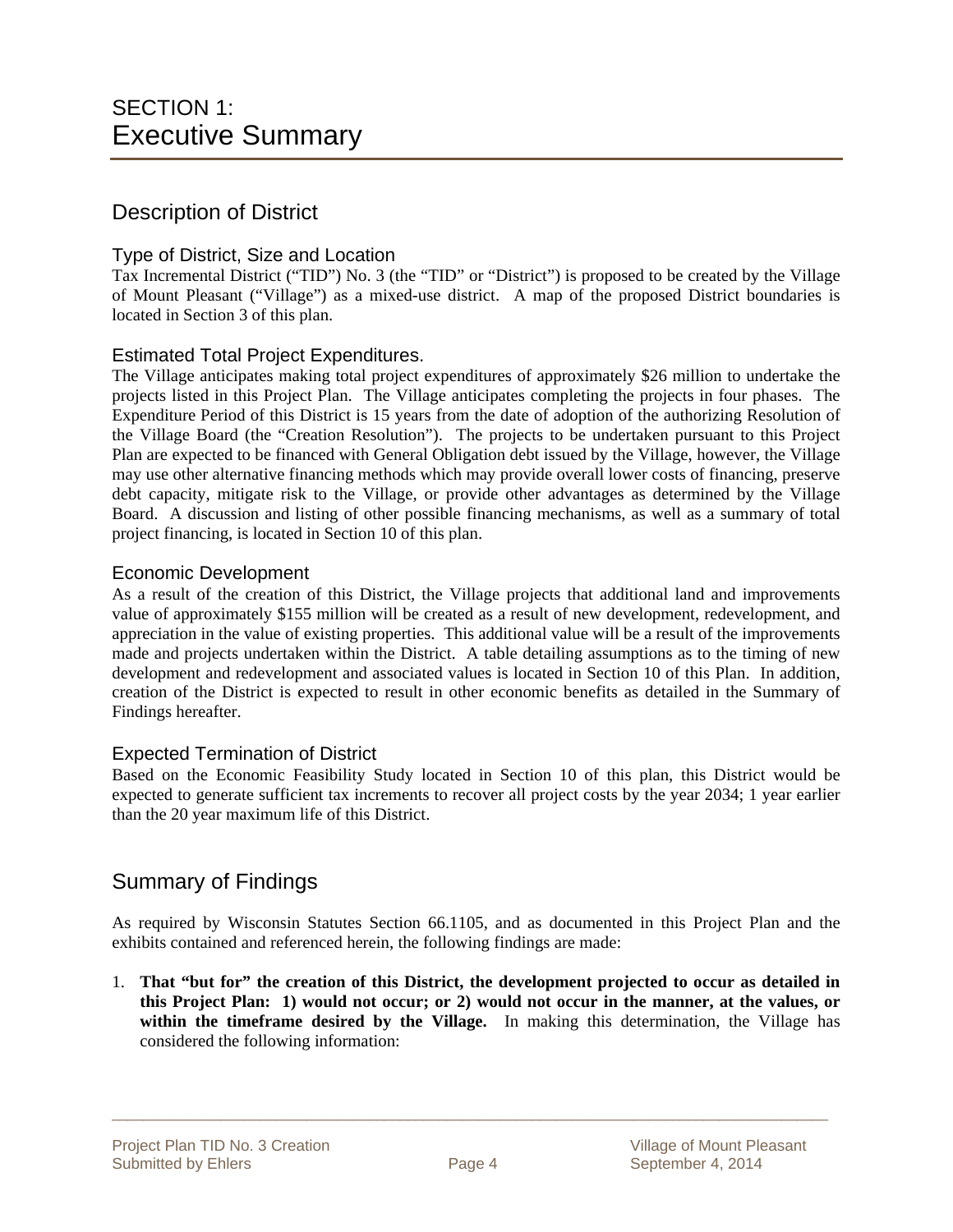- Some of the sites proposed for development have remained vacant for due to lack of adequate infrastructure. Given that the sites have not developed as would have been expected under normal market conditions, it is the judgment of the Village that the use of Tax Incremental Financing ("TIF") will be required to provide the necessary infrastructure and inducements to encourage development on the sites consistent with that desired by the Village.
- In order to make the areas included within the District suitable for development, the Village will need to make a substantial investment to pay for the costs of: property, right-of-way and easement acquisition, site preparation, installation of utilities; installation of streets and related streetscape items; Storm water management ponds, bridges and signalized intersections, development incentive payments, façade, grants and loans, and other associated costs. Due to the extensive initial investment in public infrastructure and rehabilitation that is required in order to allow development to occur, the Village has determined that development of the area will not occur solely as a result of private investment. Accordingly, the Village finds that absent the use of TIF, development of the area is unlikely to occur.
- 2. **The economic benefits of the Tax Incremental District, as measured by increased employment, business and personal income, and property value, are sufficient to compensate for the cost of the improvements.** In making this determination, the Village has considered the following information:
	- As demonstrated in the Economic Feasibility Section of this Project Plan, the tax increments projected to be collected are more than sufficient to pay for the proposed project costs. On this basis alone, the finding is supported.

#### 3. **The benefits of the proposal outweigh the anticipated tax increments to be paid by the owners of property in the overlying taxing jurisdictions.**

- If approved, the District's creation would become effective for valuation purposes as of January 1, 2014. As of this date, the values of all existing development would be frozen and the property taxes collected on this base value would continue to be distributed amongst the various taxing entities as they currently are now. Taxes levied on any additional value established within the District due to new construction, renovation or appreciation of property values occurring after January 1, 2014 would be collected by the TID and used to repay the costs of TIF-eligible projects undertaken within the District.
- Since the development expected to occur is unlikely to take place or in the same manner without the use of TIF (see Finding #1) and since the District will generate economic benefits that are more than sufficient to compensate for the cost of the improvements (see Finding #2), the Village reasonably concludes that the overall benefits of the District outweigh the anticipated tax increments to be paid by the owners of property in the overlying taxing jurisdictions. It is further concluded that since the "but for" test is satisfied, there would, in fact, be no foregone tax increments to be paid in the event the District is not created. As required by Section 66.1105(4)(i)4., a calculation of the share of projected tax increments estimated to be paid by the owners of property in the overlying taxing jurisdictions has been made and can be found in Appendix A of this plan.
- 4. Not less than 50% by area of the real property within the District is suitable for a combination of industrial, commercial and residential uses, defined as "mixed-use development" within the meaning of Wisconsin Statutes Section 66.1105(2)(cm). There currently is no land specifically proposed for newly platted residential development. If through the implementation of the plan, the Village determines there is benefit to residential development within the district, it will in no event exceed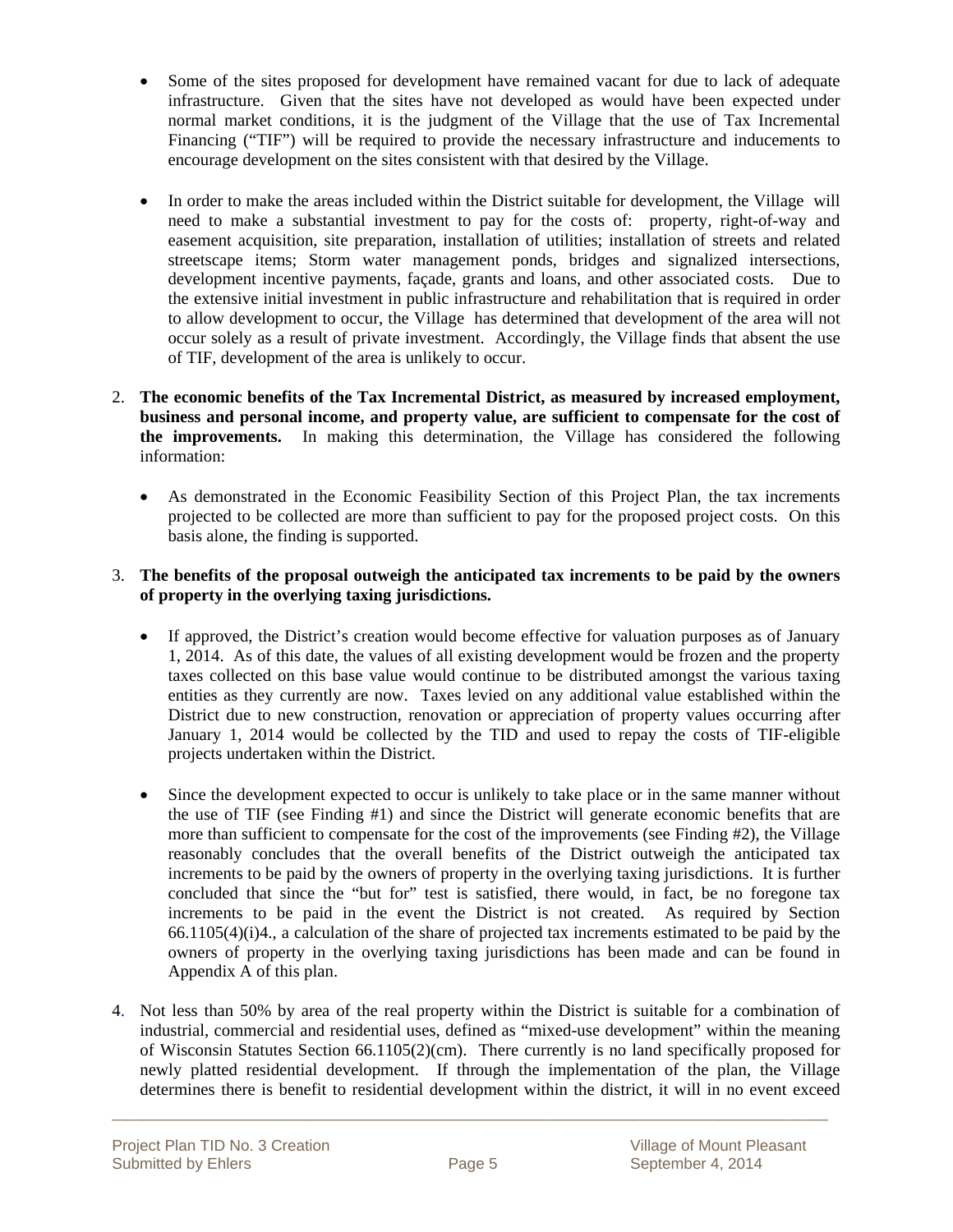35% by area of the real property within the District. Any project costs related to newly platted residential development are eligible expenditures based on the finding that the development has a residential housing density of at least 3 units per acre as defined in Wisconsin Statutes Section 66.1105(2)(f)3.a., or will be located in a conservation subdivision as defined in Wisconsin Statutes Section 66.1027(1)(a).

- 5. Based upon the findings, as stated above, the District is declared to be a mixed-use District based on the identification and classification of the property included within the District.
- 6. The project costs relate directly to promoting mixed-use development in the District consistent with the purpose for which the District is created.
- 7. The improvement of such area is likely to enhance significantly the value of substantially all of the other real property in the District.
- 8. The equalized value of taxable property of the District, plus the value increment of all existing tax incremental districts within the Village, does not exceed 12% of the total equalized value of taxable property within the Village.
- 9. The Village estimates that less than 35% of the territory within the District will be devoted to retail business at the end of the District's maximum expenditure period, pursuant to Wisconsin Statutes Sections 66.1105(5)(b) and 66.1105(6)(am)1.
- 10. The Project Plan for the District in the Village is feasible, and is in conformity with the master plan of the Village.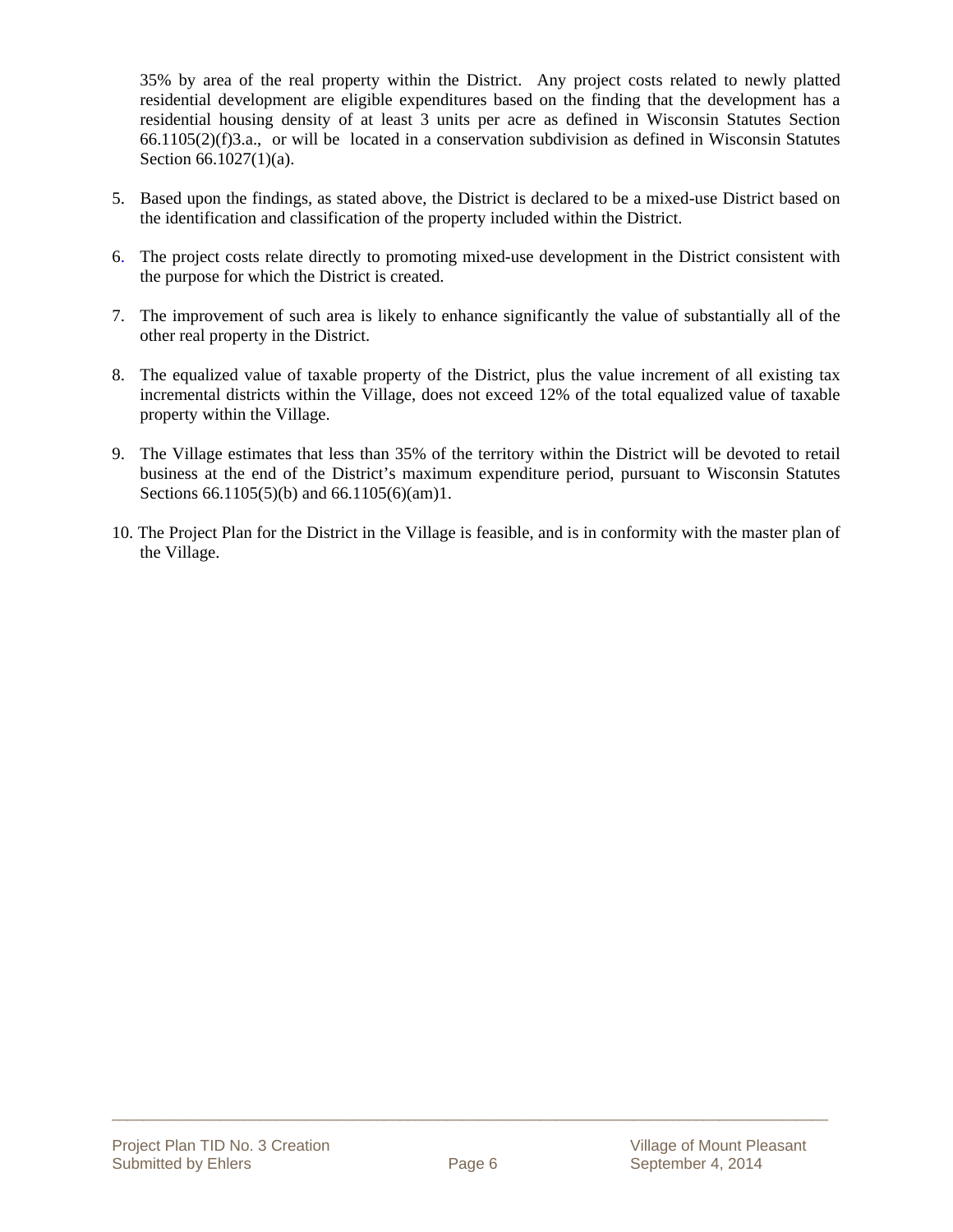The District is being created by the Village under the authority provided by Wisconsin Statutes Section 66.1105. The District is created as a "Mixed Use District" based upon a finding that at least 50%, by area, of the real property within the District is suitable for a combination of industrial, commercial and residential uses as defined within the meaning of Wisconsin Statutes Section 66.1105(2)(cm) (See Section 5 of this plan for a breakdown of District parcels by class and calculation of compliance with the 50% test). Any future lands proposed for newly platted residential development will comprise less than 35% of the area of the District. To the extent that project costs will be incurred by the Village for newly platted residential development, the residential development will have a density of at least 3 units per acre as defined in Wisconsin Statutes Section 66.1105(2)(f)3.a. or be located in a conservation subdivision as defined in Wisconsin Statutes Section.66.1027(1)(a).

A map depicting the boundaries of the District is found in Section 3 of this Plan. A map depicting the proposed uses of the District is found in Section 8 of this plan. The Village intends that TIF will be used to assure that a combination of private industrial, commercial and residential development occurs within the District consistent with the Village's development objectives. This will be accomplished by installing public improvements and making necessary related expenditures to induce and promote development within the District. The goal is to increase the tax base and to provide for and preserve employment opportunities within the Village. The project costs included in the Plan relate directly to promoting mixed-use development in the District consistent with the purpose for which the District is created.

Based upon the findings, as stated within this Plan, the District is declared to be a mixed-use District based on the identification and classification of the property included within the district.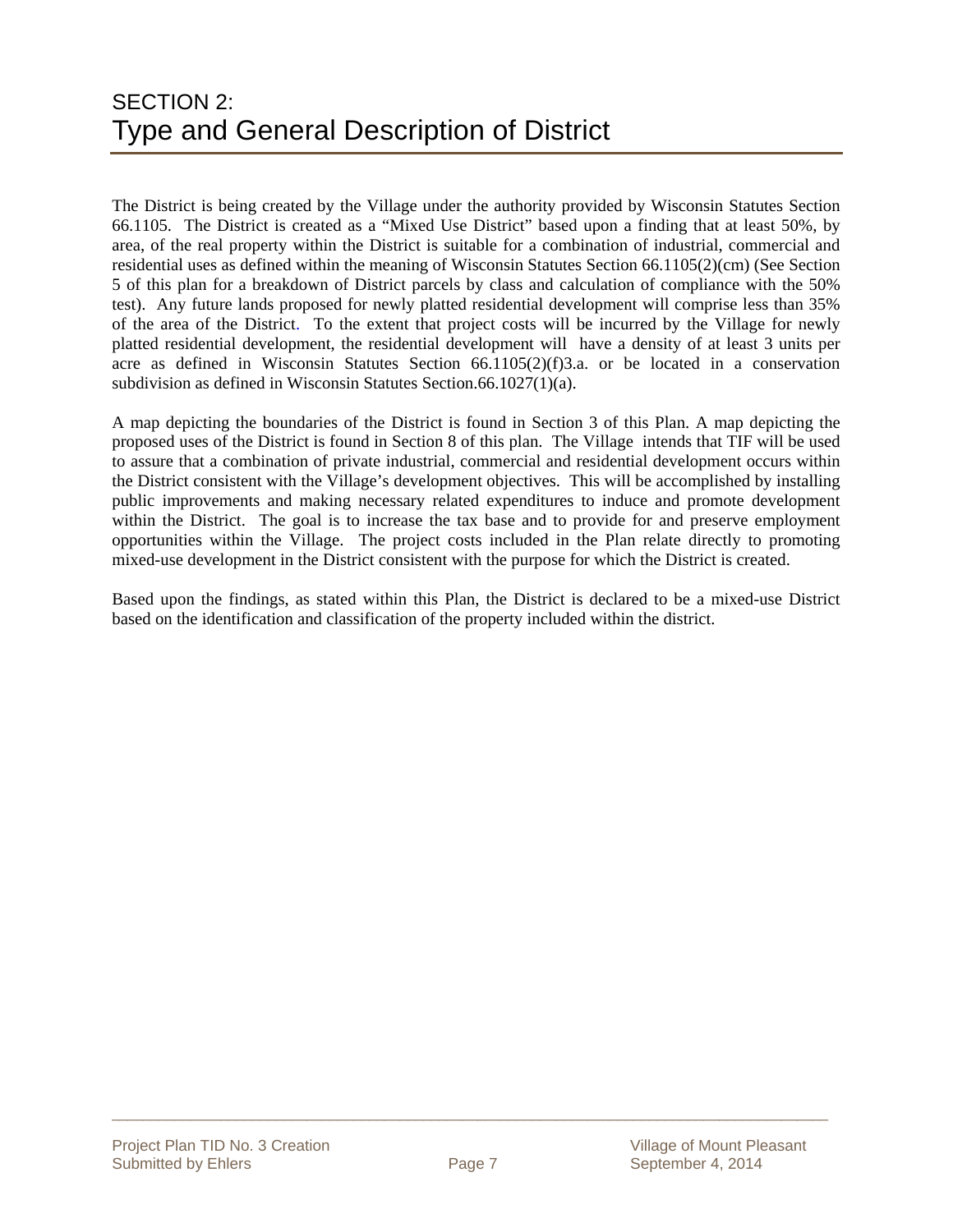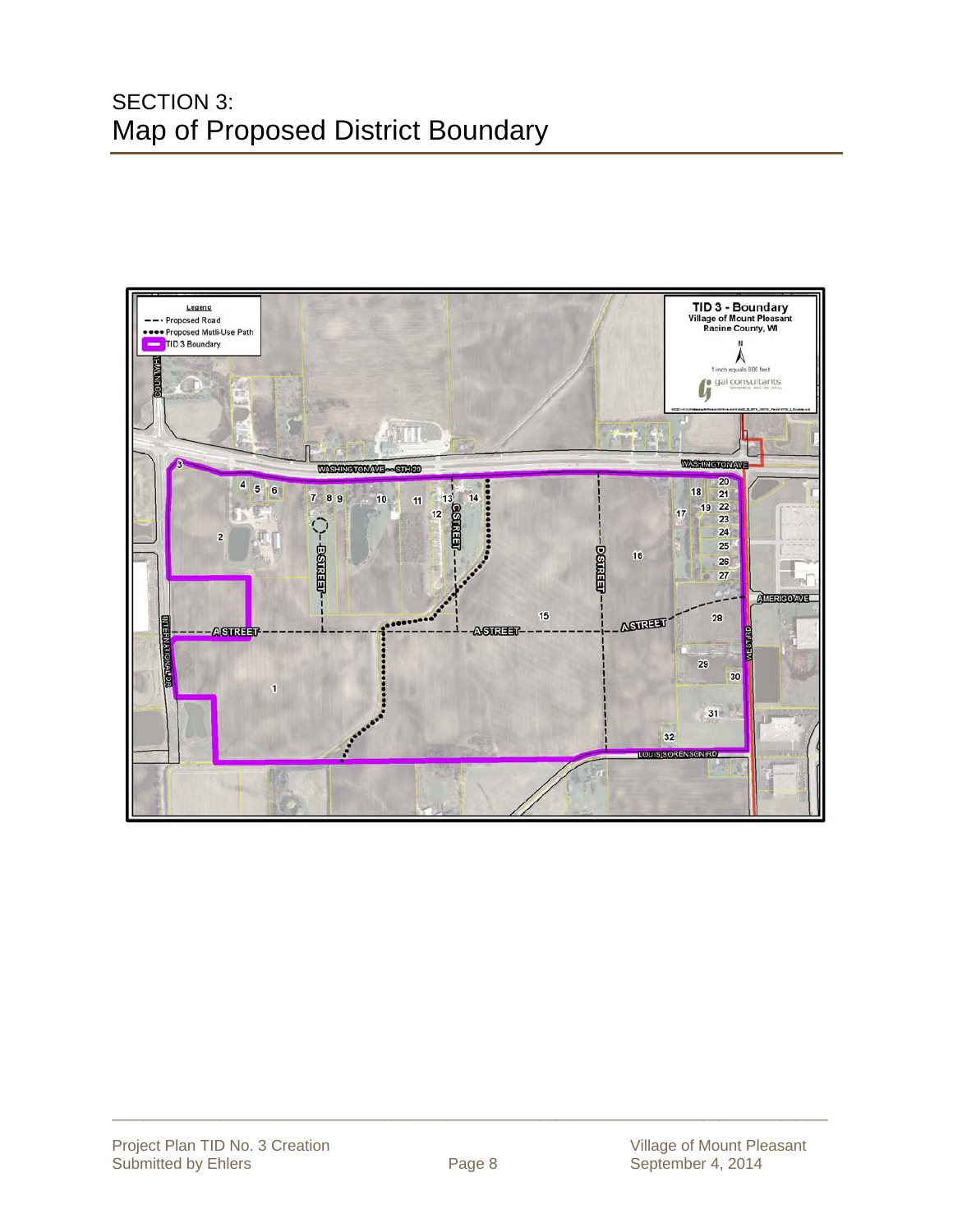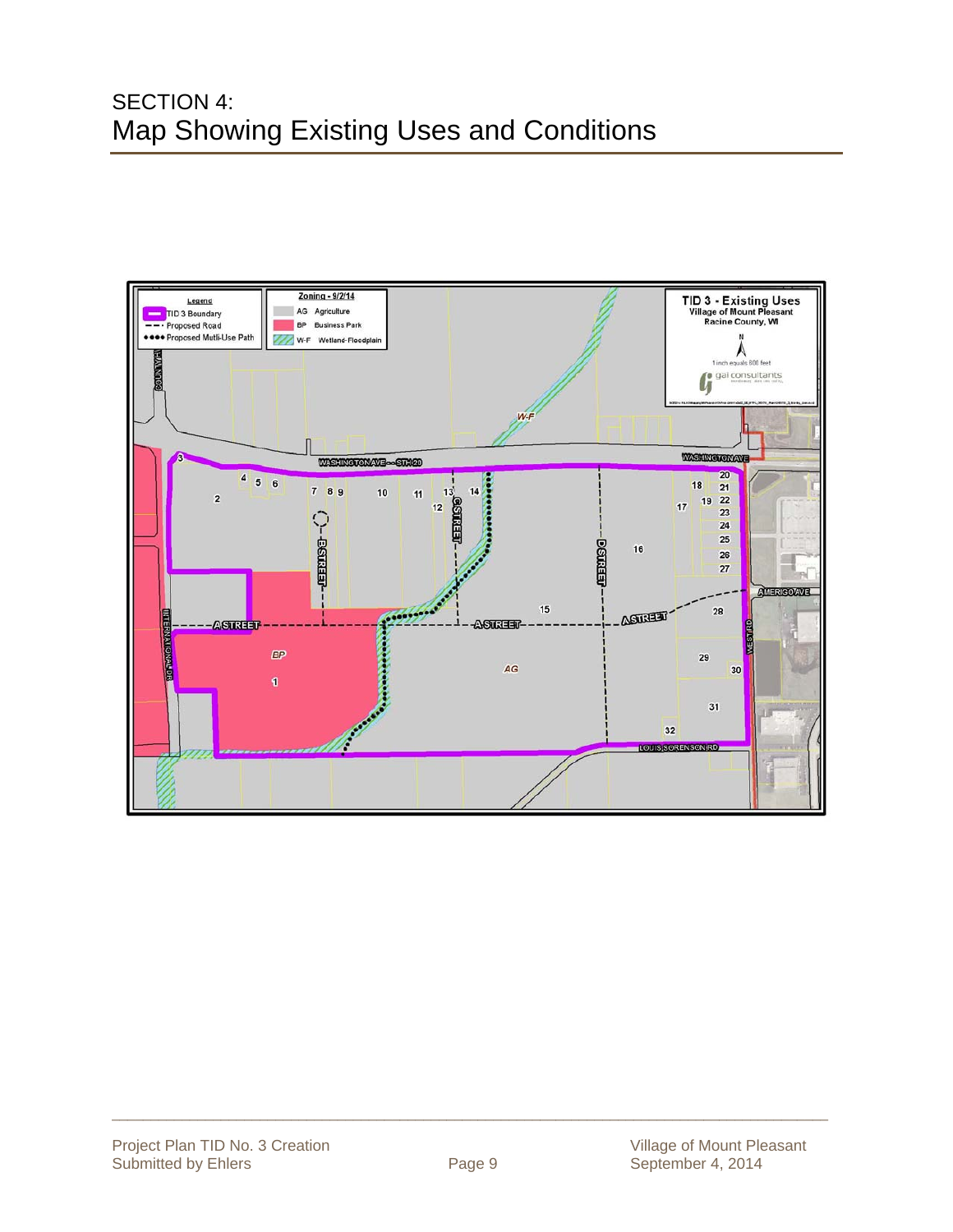\_\_\_\_\_\_\_\_\_\_\_\_\_\_\_\_\_\_\_\_\_\_\_\_\_\_\_\_\_\_\_\_\_\_\_\_\_\_\_\_\_\_\_\_\_\_\_\_\_\_\_\_\_\_\_\_\_\_\_\_\_\_\_\_\_\_\_\_\_\_\_\_\_\_\_\_\_\_\_\_\_\_\_\_\_\_\_\_\_\_\_\_

#### Increment District ## 3

#### Village of Mount Pleasant, Wisconsin

|  | Base Property Information |  |
|--|---------------------------|--|
|  |                           |  |

|                    | Village of Mount Pleasant, Wisconsin                         |                                       |                                                            |                     |                   |                               |                    |                         |                                       |                            |                   |                        |        |                                  |                      |   |                                |                                        |                           |                |            |
|--------------------|--------------------------------------------------------------|---------------------------------------|------------------------------------------------------------|---------------------|-------------------|-------------------------------|--------------------|-------------------------|---------------------------------------|----------------------------|-------------------|------------------------|--------|----------------------------------|----------------------|---|--------------------------------|----------------------------------------|---------------------------|----------------|------------|
|                    |                                                              |                                       |                                                            |                     |                   |                               |                    |                         |                                       |                            |                   |                        |        |                                  |                      |   |                                |                                        |                           |                |            |
|                    | Tax Increment District #3                                    |                                       |                                                            |                     |                   |                               |                    |                         |                                       |                            |                   |                        |        |                                  |                      |   |                                |                                        |                           |                |            |
|                    | <b>Base Property Information</b>                             |                                       |                                                            |                     |                   |                               |                    |                         |                                       |                            |                   |                        |        |                                  |                      |   |                                |                                        |                           |                |            |
|                    |                                                              |                                       |                                                            |                     |                   |                               |                    |                         |                                       |                            |                   |                        |        |                                  |                      |   |                                |                                        |                           |                |            |
|                    |                                                              |                                       |                                                            |                     |                   |                               |                    |                         |                                       |                            |                   |                        |        |                                  |                      |   |                                |                                        | <b>Build-Out</b>          |                |            |
|                    |                                                              |                                       |                                                            |                     |                   |                               |                    |                         |                                       |                            |                   |                        |        |                                  |                      |   |                                |                                        |                           |                |            |
|                    |                                                              |                                       |                                                            |                     |                   |                               |                    |                         |                                       |                            |                   |                        |        |                                  |                      |   |                                |                                        | <b>Value</b>              | Infrastructure |            |
|                    |                                                              |                                       |                                                            |                     |                   |                               |                    |                         |                                       |                            |                   |                        |        |                                  |                      |   |                                |                                        |                           |                |            |
|                    |                                                              |                                       |                                                            |                     |                   |                               |                    |                         |                                       |                            |                   |                        |        |                                  |                      |   |                                |                                        | <b>Assumptions</b>        |                |            |
|                    | <b>Property Information</b>                                  |                                       |                                                            |                     |                   | <b>Assessment Information</b> |                    |                         | <b>Equalized Value</b>                |                            |                   |                        |        | <b>District Classification</b>   |                      |   | <b>District Classification</b> | <b>Comments</b>                        |                           |                |            |
|                    |                                                              |                                       |                                                            |                     |                   |                               |                    |                         |                                       |                            |                   |                        |        |                                  |                      |   |                                |                                        | /alue estimates based on  |                |            |
|                    |                                                              |                                       | nexed Po:<br>1/1/04<br>Lunicipally<br>Owned<br>Cof Existin |                     |                   |                               |                    |                         |                                       |                            |                   |                        |        |                                  |                      |   |                                |                                        | 60% Developable Land      |                |            |
|                    |                                                              |                                       |                                                            |                     |                   |                               |                    |                         |                                       |                            |                   | Industrial             |        | Newly                            |                      |   |                                |                                        | (roads, wetlands, etc.) & |                |            |
|                    |                                                              |                                       | Σ.                                                         |                     |                   |                               | Equalized          |                         |                                       |                            |                   | (Zoned and Commercial/ |        | Platted<br>Existing              | Suitable for         |   | Rehab/                         |                                        | 40% F.A.R. @ \$50/sq. ft  |                |            |
|                    | Map Ref # Parcel Number Street Address                       | Owner                                 | Acreage                                                    | <b>Land</b>         | Imn               | Total                         | alue Ratio         | Land                    | Imn                                   | pp                         | Total             | Suitable)              |        | Business Residential Residential | Mixed Use            |   | Blighted Conservation Vacant   |                                        |                           | stimated Cost  | Year       |
|                    | <b>PHASE 1</b>                                               |                                       |                                                            |                     |                   |                               |                    |                         |                                       |                            |                   |                        |        |                                  |                      |   |                                | <b>PHASE 1</b>                         |                           |                |            |
| $\overline{1}$     | 032217024002<br>International Dr                             | Mt Pleasant LLC<br><b>SUBTOTAL</b>    | 52.23<br>52.23                                             | 10,650              | $\Omega$          | 10,650<br>$\Omega$            | 102.20%            | 10,421                  | $\overline{0}$                        | $\Omega$                   | 10,421            |                        | 52.23  |                                  | 52.23                |   | 0.00                           | Created April 2014 - Lot 2 CSM 3119    | 34,127,082                | $5$ 2,427,300  | 2015       |
|                    | PHASE 2                                                      |                                       |                                                            |                     |                   |                               |                    |                         |                                       |                            |                   |                        |        |                                  |                      |   |                                | <b>PHASE 2</b>                         |                           |                |            |
| - 2                | 032217024100 Washington Ave                                  | Borzynski Brothers Prop               | 25.14                                                      | 10,000              | $\Omega$          | 10,000                        | 102.20%            | 9,785                   | $\mathbf{0}$                          |                            | 9,785             | 25.14                  |        |                                  | 25.14                |   | 25.14                          | Created February 2014 - Lot 1 CSM 3113 |                           |                |            |
| $\overline{3}$     | 032217024011 Washington Ave                                  | Village of Mt Pleasant                | 0.37<br>$\mathbf{x}$                                       |                     |                   |                               | 102.20%            | $\Omega$                | $\Omega$                              |                            |                   | 0.37                   |        |                                  | 0.37                 |   |                                |                                        |                           |                |            |
|                    | 032217025000 11925 WASHINGTON AV                             | Mary Danner                           | 0.54                                                       | 21,800              | 112,400           | 134,200                       | 102.20%            | 21,331                  | 109,980                               |                            | 131,311           |                        |        | 0.54                             | 0.54                 |   | 0.00                           |                                        |                           |                |            |
| - 5                | 032217024010 11913 WASHINGTON AV                             | Richard & Jeannie Hoffr               | 0.94                                                       | 44,700              | 106,400           | 151,100                       | 102.20%            | 43,738                  | 104,110                               | $^{\circ}$                 | 147,847           |                        |        | 0.94                             | 0.94                 |   | $0.00\,$                       |                                        |                           |                |            |
| - 6                | 11829 WASHINGTON AV<br>032217026000                          | Neal & Beth Neubauer                  | 0.93                                                       | 37,500              | 158,200           | 195,700                       | 102.20%            | 36,693                  | 154,795                               |                            | 191,487           |                        |        | 0.93                             | 0.93                 |   | 0.00                           |                                        |                           |                |            |
|                    | 032217029000 11727 Washington Av                             | Jennie E Sheridan Ross                | 4.62                                                       | 71,100              | 144,600           | 215,700                       | 102.20%            | 69,569                  | 141,487                               |                            | 211,057           |                        |        | 4.62                             | 4.62                 |   | 0.00                           |                                        |                           |                |            |
|                    | 032217030000 Washington Ave                                  | Jennie E Sheridan Ross                | 2.31                                                       | 9.100               | $\Omega$          | 9,100                         | 102.20%            | 8.904                   | $\Omega$                              |                            | 8,904             |                        |        | 2.31                             | 2.31                 |   | 2.31                           |                                        | 44,990,510 \$ 4,609,440   |                | 2017       |
| - 9                | 032217024200<br>Washington Ave                               |                                       | 2.75                                                       |                     |                   |                               | 102.20%            | $\overline{\mathbf{0}}$ | $\overline{0}$                        |                            |                   | 2.75                   |        |                                  | 2.75                 |   |                                |                                        |                           |                |            |
| 10                 | 032217027000<br>11665 Washington AV                          | Dean R. Steger                        | 13.20                                                      | 51,000              | 156,200           | 207,200                       | 102.20%            | 49.902                  | 152,838                               |                            | 202.740           |                        |        | 13.20                            | 13.20                |   | 0.00                           |                                        |                           |                |            |
| 11                 | 032217028000<br>11409 Washington Ave                         | William Jensen & Jenni                | 8.38                                                       | 7,400               | $\overline{0}$    | 7,400                         | 102.20%            | 7,241                   | $\overline{0}$                        |                            | 7,241             | 8.38                   |        |                                  | 8.38                 |   | 8.38                           |                                        |                           |                |            |
| 12                 | 032217031000<br>11409 Washington Ave                         | William Jensen & Jenni                | 2.81                                                       | 145,200             | 3,300             | 148,500                       | 102.20%            | 142,074                 | 3,229                                 |                            | 145,303           | 2.81                   |        |                                  | 2.81                 |   | 2.81                           |                                        |                           |                |            |
| 13                 | 032217032000 11335 Washington Ave                            | Keith & Debra Redell                  | 2.82                                                       | 55,800              | 19,500            | 75,300                        | 102.20%            | 54,599                  | 19,080                                | $\Omega$                   | 73,679            |                        |        | 2.82                             | 2.82                 |   | 2.82                           |                                        |                           |                |            |
| 14                 | 032217003010 11331 Washington Ave                            | Keith & Debra Redell                  | 4.05                                                       | 66,300              | 131,000           | 197,300                       | 102.20%            | 64,873                  | 128,180                               |                            | 193,053           |                        |        | 4.05                             | 4.05                 |   | 0.00                           |                                        |                           |                |            |
|                    |                                                              | <b>SUBTOTAL</b>                       | 68.86                                                      |                     |                   |                               |                    |                         |                                       |                            |                   |                        |        |                                  |                      |   |                                |                                        |                           |                |            |
|                    | PHASE 3                                                      |                                       |                                                            |                     |                   |                               |                    |                         |                                       |                            |                   |                        |        |                                  |                      |   |                                | <b>PHASE 3</b>                         |                           |                |            |
| 15                 | 032217003000 11331 Washington Ave                            | Borzynski Brothers Prop               | 97.48                                                      | 10,000              |                   | 10,000                        | 102.20%            | 9,785                   | $\overline{0}$                        | $\overline{0}$             | 9,785             | 97.48                  |        |                                  | 97.48                |   | 97.48                          |                                        | 63,693,432 \$4,406,670    |                | 2019       |
|                    | PHASE 4                                                      | <b>SUBTOTAL</b>                       | 97.48                                                      |                     |                   |                               |                    |                         |                                       |                            |                   |                        |        |                                  |                      |   |                                | PHASE 4                                |                           |                |            |
| 16                 | 10805 Washington Ave<br>032217033000                         | Borzynski Brothers Prop               | 38.25                                                      | 48,200              | 109,200           | 157,400                       | 102.20%            | 47,162                  | 106,849                               | $\Omega$                   | 154,012           | 38.25                  |        |                                  | 38.25                |   | 0.00                           |                                        |                           |                |            |
| 17                 | 032217041000<br>10721 Washington Ave                         | Steven J. Herek                       | 3.75                                                       | 63,800              | 108,400           | 172,200                       | 102.20%            | 62,427                  | 106,067                               | $\Omega$                   | 168,493           |                        |        |                                  | 3.75<br>3.75         |   | 0.00                           |                                        |                           |                |            |
|                    | 10715 Washington Ave<br>032217035000                         | Karlyn J Morris Irrev Rao             | 2.13                                                       | 50,000              | 135,700           | 185,700                       | 102.20%            | 48,924                  | 132,779                               | $\Omega$                   | 181,703           |                        |        |                                  | 2.13<br>2.13         |   | 0.00                           |                                        |                           |                |            |
| 19                 | 032217038000<br>10715 Washington Ave                         | Karlyn J Morris Irrev Rac             | 0.41                                                       | 2,900               | $\mathbf{0}$      | 2,900                         | 102.20%            | 2,838                   | $\overline{0}$                        | $\overline{0}$             | 2,838             |                        |        | 0.41                             | 0.41                 |   | 0.41                           |                                        |                           |                |            |
| -20                | 032217043000<br>1212 West Rd                                 | Richard A. & Linda M Rio              | 0.92                                                       | 39,300              | 118,200           | 157,500                       | 102.20%            | 38,454                  | 115,656                               | $\Omega$                   | 154,110           |                        |        |                                  | 0.92<br>0.92         |   |                                |                                        |                           |                |            |
| 21                 | 032217044000<br>1226 West Rd                                 | Richard A. & Linda M Rio              | 0.84                                                       | 35,900              | 138,800           | 174,700                       | 102.20%            | 35,127                  | 135,812                               | $\Omega$                   | 170,939           |                        |        |                                  | 0.84<br>0.84         |   |                                |                                        |                           |                |            |
| 22                 | 032217037000 1240 West Rd                                    | William O & Susan M Sk                | 0.88                                                       | 37,600              | 123,700           | 161,300                       | 102.20%            | 36,791                  | 121,037                               | $\Omega$                   | 157,828           |                        |        |                                  | 0.88<br>0.88         |   |                                |                                        |                           |                |            |
| 23                 | 1300 West Rd<br>032217034000                                 | Allen J & Carol E Nelsor              | 1.07                                                       | 43,400              | 91,300            | 134,700                       | 102.20%            | 42,466                  | 89,335                                | $\Omega$                   | 131,800           |                        |        |                                  | 1.07<br>1.07         |   | 0.00                           |                                        |                           |                |            |
| 24                 | 032217036000<br>1316 West Rd                                 | Sandra A. Skovsted                    | 1.06                                                       | 43,300              | 104,000           | 147,300                       | 102.20%            | 42,368                  | 101,761                               | $\overline{0}$             | 144,129           |                        |        |                                  | 1.06<br>1.06         |   | 0.00                           |                                        |                           |                |            |
| 25                 | 032217039000<br>1324 West Rd                                 | Gerald J. Garski                      | 1.35                                                       | 45,900              | 89,000            | 134,900                       | 102.20%            | 44,912                  | 87,084                                | $\mathbf{0}$               | 131,996           |                        |        |                                  | 1.35<br>1.35         |   | 0.00                           |                                        |                           |                |            |
| - 26               | 032217040000<br>1404 West Rd                                 | Robert McKay                          | 1.35                                                       | 45,900              | 141,900           | 187,800                       | 102.20%            | 44,912                  | 138,845                               | $\Omega$                   | 183,757           |                        |        |                                  | 1.35<br>1.35         |   | 0.00                           |                                        | 50,958,666 \$ 8,452,620   |                | 2021       |
| 27                 | 032217042000 1412 West Rd                                    | Kenneth J. Kangas                     | 1.04                                                       | 43,100              | 90,500            | 133,600                       | 102.20%            | 42,172                  | 88,552                                | $\Omega$                   | 130,724           |                        |        |                                  | 1.04<br>1.04         |   | 0.00                           |                                        |                           |                |            |
| 28                 | 1420 West Rd<br>032217048000                                 | Jon & Terrie Gillet                   | 8.49                                                       | 44,400              | 128,300           | 172,700                       | 102.20%            | 43.444                  | 125.538                               |                            | 168.982           |                        | 8.49   |                                  | 8.49                 |   | 0.00                           |                                        |                           |                |            |
| 29<br>$30^{\circ}$ | 032217049000<br>1540 West Rd<br>032217047020<br>1610 West Rd | Buddy & Nancy Collins<br>Debra E Lein | 4.79<br>0.58                                               | 76,900<br>24,800    | 151,600<br>34,400 | 228,500<br>59,200             | 102.20%<br>102.20% | 75,245<br>24,266        | 148,337<br>33,659                     | $\overline{0}$<br>$\Omega$ | 223,581<br>57,926 |                        | 4.79   |                                  | 4.79<br>0.58<br>0.58 |   | 0.00<br>0.00                   |                                        |                           |                |            |
| 31                 | 032217046000<br>1700 West Rd                                 | Miguel & Leticia Cervan               | 10.00                                                      | 123,700             | 59,400            | 183,100                       | 102.20%            | 121,037                 | 58,121                                | $\mathbf{0}$               | 179,159           |                        |        | 10.00                            | 10.00                |   | 10.00                          |                                        |                           |                |            |
| 32                 | 032217045000 10622 Louis Sorenson Rd                         | Dennis D. Andersen                    | 1.08                                                       | 48,300              | 191,500           | 239,800                       | 102.20%            | 47,260                  | 187,378                               | $\Omega$                   | 234,638           |                        | 1.08   |                                  | 1.08                 |   | 0.00                           |                                        |                           |                |            |
|                    |                                                              | <b>SUBTOTAL</b>                       | 77.99                                                      |                     |                   |                               |                    |                         |                                       |                            |                   |                        |        |                                  |                      |   |                                |                                        |                           |                |            |
|                    |                                                              |                                       |                                                            |                     |                   |                               |                    |                         |                                       |                            |                   |                        |        |                                  |                      |   |                                |                                        |                           |                |            |
|                    |                                                              | <b>Total Acreage</b>                  | 296.56                                                     | 1,357,950 2,647,500 |                   | 0 4,005,450                   |                    | 1,328,718 2,590,509     |                                       | $\Omega$                   |                   | 175.176                | 66.59  | 25.38<br>29.41                   | 296.55               | 0 | 149.35<br>$\mathbf{0}$         |                                        |                           |                |            |
|                    |                                                              |                                       |                                                            |                     |                   |                               |                    |                         |                                       |                            |                   | 59.07%                 | 22.45% | 8.56%<br>9.92%                   | 100.009              |   | 50.36%                         |                                        |                           |                |            |
|                    |                                                              |                                       |                                                            |                     |                   |                               |                    |                         |                                       |                            |                   |                        |        |                                  |                      |   |                                |                                        |                           |                |            |
|                    |                                                              |                                       |                                                            |                     |                   |                               |                    |                         | <b>Estimated Base Value 3,919,227</b> |                            |                   |                        |        |                                  |                      |   |                                | <b>TOTAL</b> S                         | $193,769,690$ \$          |                | 19.896.030 |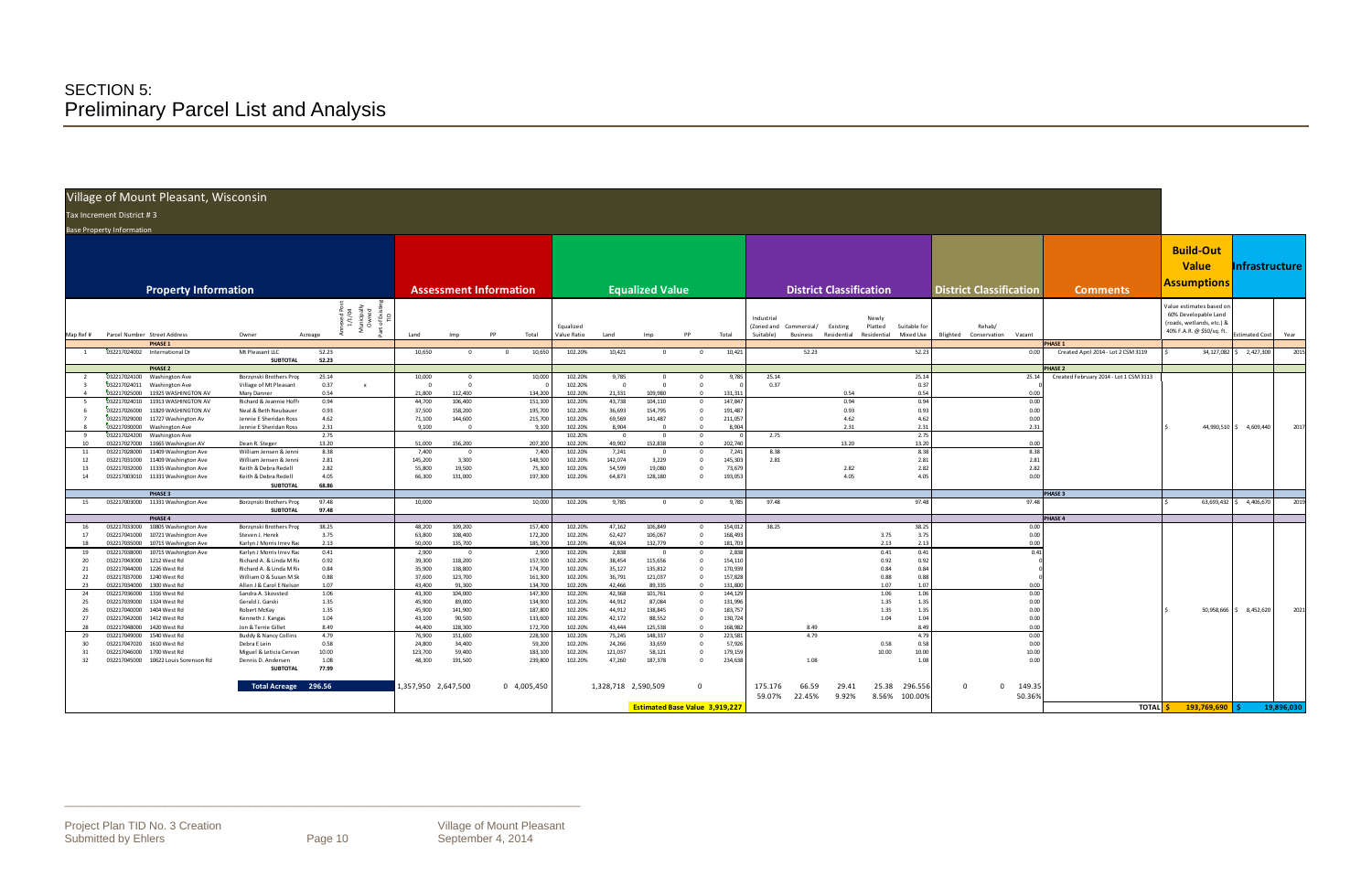The following calculations demonstrate that the Village is in compliance with Wisconsin Statutes Section.66.1105(4)(gm)4.c., which requires that the equalized value of the taxable property in the proposed District, plus the value increment of all existing tax incremental districts, does not exceed 12% of the total equalized value of taxable property within the Village.

The equalized value of the increment of existing tax incremental districts within the Village, plus the base value of the proposed District, totals \$73,898,827. This value is less than the maximum of \$285,703,836 in equalized value that is permitted for the Village of Mount Pleasant. The Village is therefore in compliance with the statutory equalized valuation test and may proceed with creation of this District.

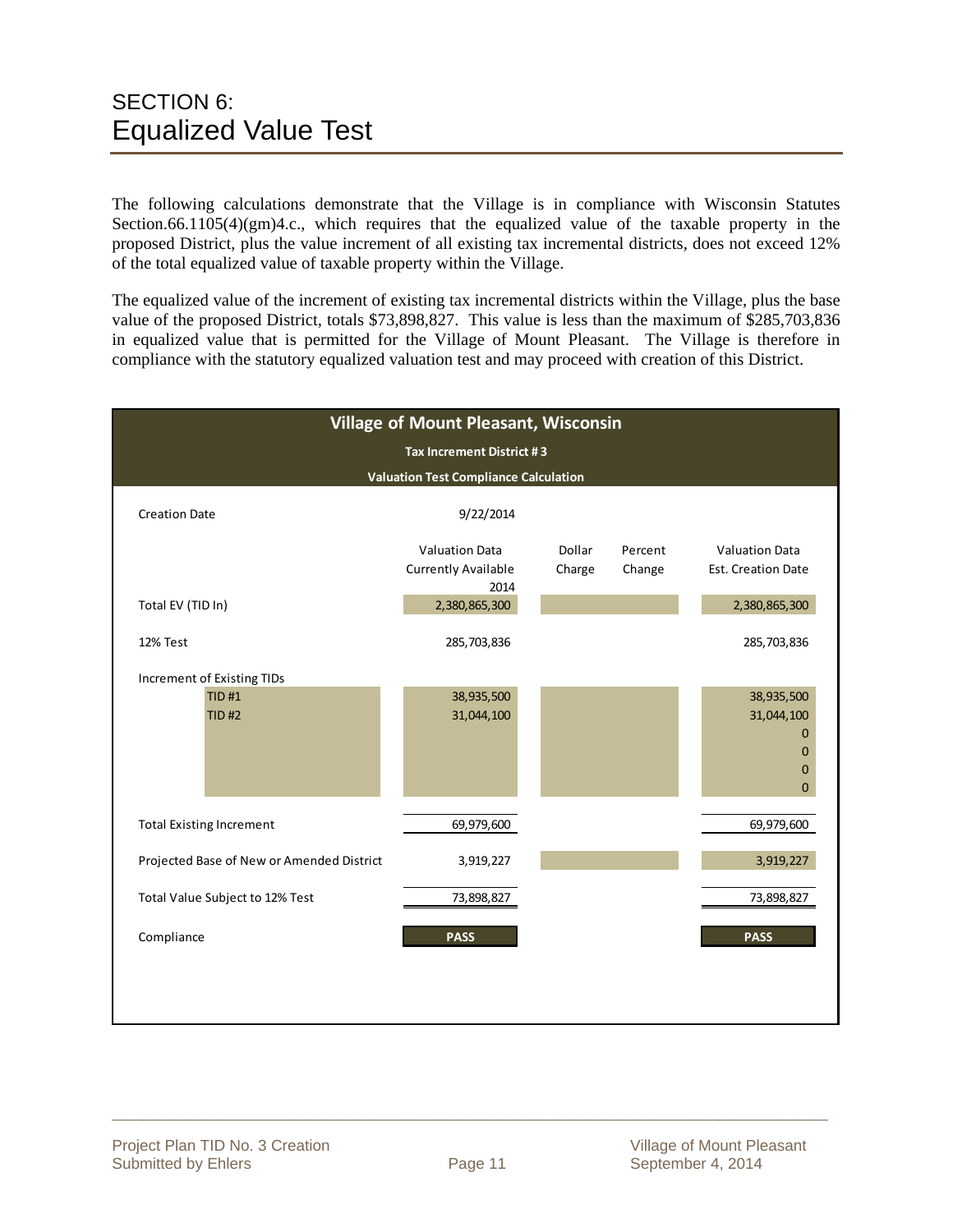### SECTION 7: Statement of Kind, Number and Location of Proposed Public Works and Other Projects

The following is a list of public works and other TIF-eligible projects that the Village expects to implement in conjunction with this District. Any costs necessary or convenient to the creation of the District or directly or indirectly related to the public works and other projects are considered "Project Costs" and eligible to be paid with tax increment revenues of the District.

#### Property, Right-of-Way and Easement Acquisition

#### Property Acquisition for Development

In order to promote and facilitate development and/or redevelopment the Village may acquire property within the District. The cost of property acquired, and any costs associated with the transaction, are eligible Project Costs. Following acquisition, other Project Costs within the categories detailed in this Section may be incurred in order to make the property suitable for development and/or redevelopment. Any revenue received by the Village from the sale of property acquired pursuant to the execution of this Plan will be used to reduce the total project costs of the District. If total Project Costs incurred by the Village to acquire property and make it suitable for development and/or redevelopment exceed the revenues or other consideration received from the sale or lease of that property, the net amount shall be considered "real property assembly costs" as defined in Wisconsin Statutes Section 66.1105(2)(f)1.c., and subject to recovery as an eligible Project Cost.

#### Property Acquisition for Conservancy

In order to promote the objectives of this Plan, the Village may acquire property within the District that it will designate for conservancy. These conservancy objectives include: preserving historic resources or sensitive natural features; protection of scenic and historic views; maintaining habitat for wildlife; maintaining adequate open space; reduction of erosion and sedimentation by preserving existing vegetation; and providing adequate areas for management of stormwater. The cost of property acquired for conservancy, and any costs associated with the transaction, are eligible Project Costs.

#### Acquisition of Rights-of-Way

The Village may need to acquire property to allow for installation of streets, driveways, sidewalks, utilities, stormwater management practices and other public infrastructure. Costs incurred by the Village to identify, negotiate and acquire rights-of-way are eligible Project Costs.

#### Acquisition of Easements

The Village may need to acquire temporary or permanent easements to allow for installation and maintenance of streets, driveways, sidewalks, utilities, stormwater management practices and other public infrastructure. Costs incurred by the Village to identify, negotiate and acquire easement rights are eligible Project Costs.

#### Relocation Costs

If relocation expenses are incurred in conjunction with the acquisition of property, those expenses are eligible Project Costs. These costs may include, but are not limited to: preparation of a relocation plan; allocations of staff time; legal fees; publication of notices; obtaining appraisals; and payment of relocation benefits as required by Wisconsin Statutes Sections 32.19 and 32.195.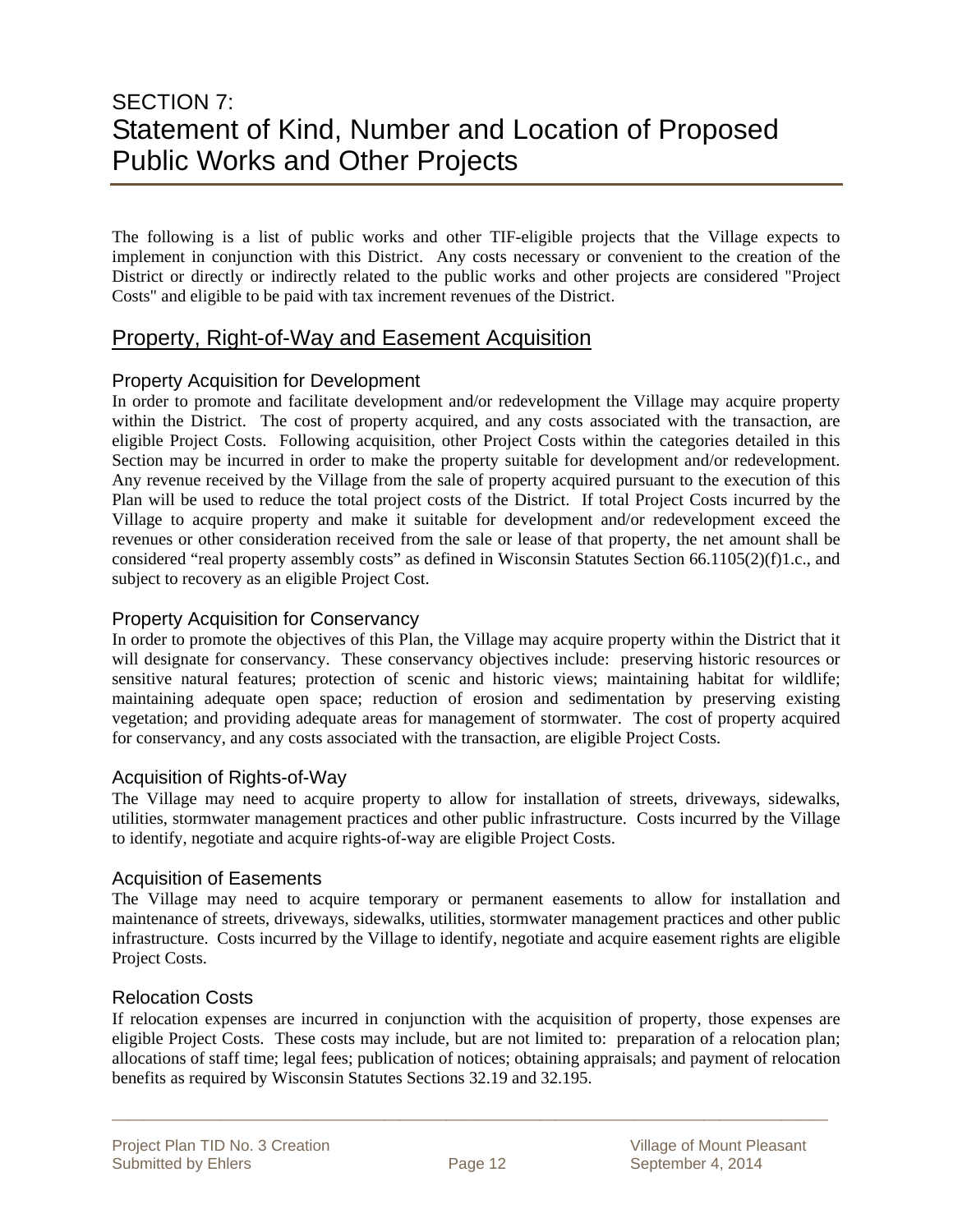#### Site Preparation Activities

#### Environmental Audits and Remediation

There have been no known environmental studies performed within the proposed District. If, however, it becomes necessary to evaluate any land or improvement within the District, any cost incurred by the Village related to environmental audits, testing, and remediations are eligible Project Costs.

#### **Demolition**

In order to make sites suitable for development and/or redevelopment, the Village may incur costs related to demolition and removal of structures or other land improvements, to include abandonment of wells or other existing utility services.

#### Site Grading

Land within the District may require grading to make it suitable for development and/or redevelopment, to provide access, and to control stormwater runoff. The Village may need to remove and dispose of excess material, or bring in fill material to provide for proper site elevations. Expenses incurred by the Village for site grading are eligible Project Costs.

#### **Utilities**

#### Sanitary Sewer System Improvements

There are inadequate sanitary sewer facilities serving areas of the District. To allow development to occur, the Village may need to construct, alter, rebuild or expand sanitary sewer infrastructure within the District. Eligible Project Costs include, but are not limited to, construction, alteration, rebuilding or expansion of: collection mains; manholes and cleanouts; service laterals; force mains; interceptor sewers; pumping stations; lift stations; and all related appurtenances. To the extent sanitary sewer projects undertaken within the District provide direct benefit to land outside of the District, the Village will make an allocation of costs based on such benefit. Those costs corresponding to the benefit allocated to land within the District, and necessitated by the implementation of the Project Plan, are eligible Project Costs. Implementation of the Project Plan may also require that the Village construct, alter, rebuild or expand sanitary sewer infrastructure located outside of the District. That portion of the costs of sanitary sewer system projects undertaken outside the District which are necessitated by the implementation of the Project Plan are eligible Project Costs.

#### Water System Improvements

There are inadequate water distribution facilities serving areas of the District. To allow development to occur, the Village may need to construct, alter, rebuild or expand water system infrastructure within the District. Eligible Project Costs include, but are not limited to, construction, alteration, rebuilding or expansion of: distribution mains; manholes and valves; hydrants; service laterals; pumping stations; wells; storage tanks and reservoirs; and all related appurtenances. To the extent water system projects undertaken within the District provide direct benefit to land outside of the District, the Village will make an allocation of costs based on such benefit. Those costs corresponding to the benefit allocated to land within the District, and necessitated by the implementation of the Project Plan, are eligible Project Costs. Implementation of the Project Plan may also require that the Village construct, alter, rebuild or expand water system infrastructure located outside of the District. That portion of the costs of water system projects undertaken outside the District which are necessitated by the implementation of the Project Plan are eligible Project Costs.

#### Stormwater Management System Improvements

Development within the District will cause stormwater runoff and environmental contamination. To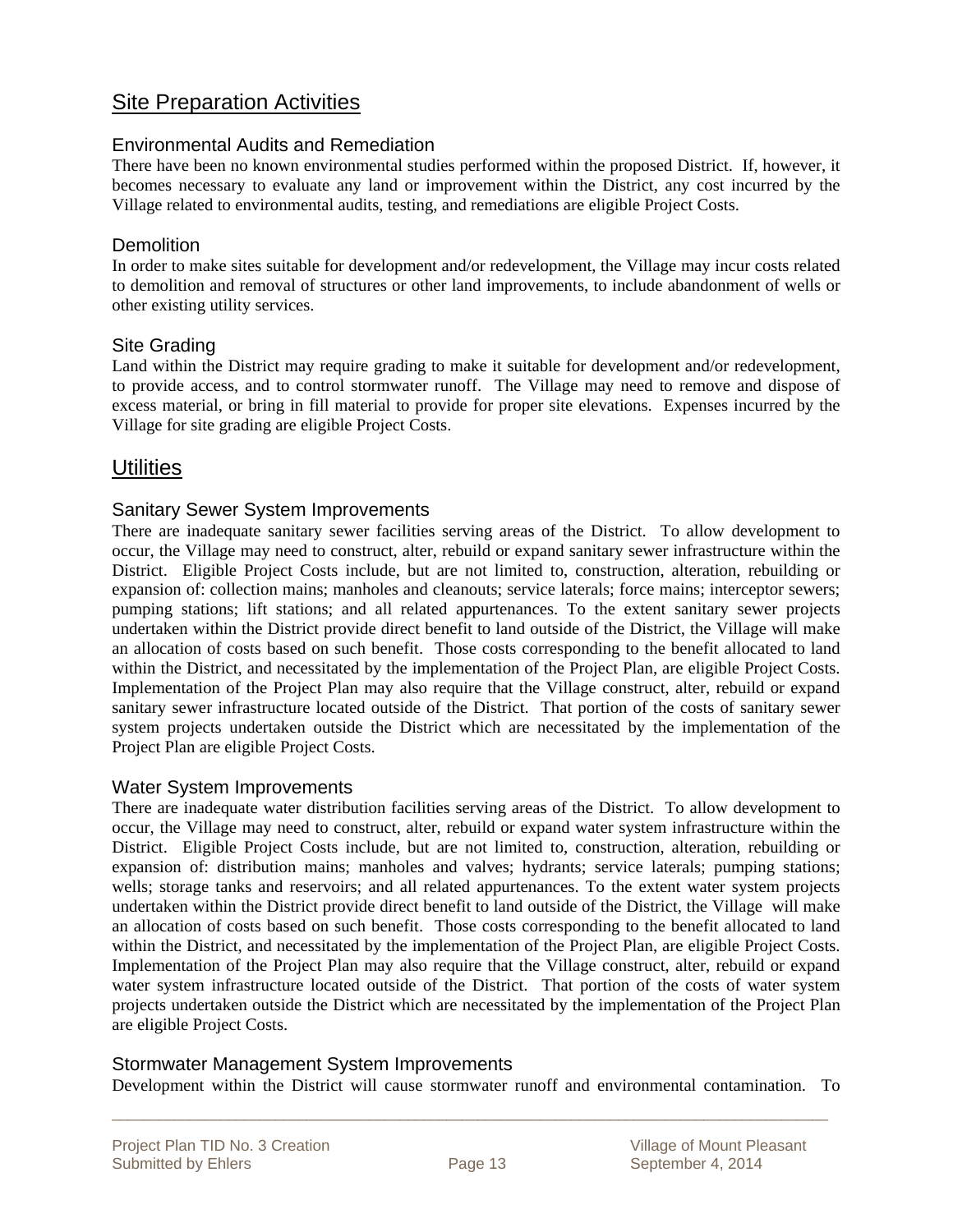manage this stormwater runoff, the Village may need to construct, alter, rebuild or expand stormwater management infrastructure within the District. Eligible Project Costs include, but are not limited to, construction, alteration, rebuilding or expansion of: stormwater collection mains; inlets, manholes and valves; service laterals; ditches; culvert pipes; box culverts; bridges; and infiltration, filtration and detention Best Management Practices (BMP's). To the extent stormwater management system projects undertaken within the District provide direct benefit to land outside of the District, the Village will make an allocation of costs based on such benefit. Those costs corresponding to the benefit allocated to land within the District, and necessitated by the implementation of the Project Plan, are eligible Project Costs. Implementation of the Project Plan may also require that the Village construct, alter, rebuild or expand stormwater management infrastructure located outside of the District. That portion of the costs of stormwater management system projects undertaken outside the District which are necessitated by the implementation of the Project Plan are eligible Project Costs.

#### Electric Service

In order to create sites suitable for development, the Village may incur costs to provide, relocate or upgrade electric services. Relocation may require abandonment and removal of existing poles or towers, installation of new poles or towers, or burying of overhead electric lines. Costs incurred by the Village to undertake this work are eligible Project Costs.

#### Gas Service

In order to create sites suitable for development, the Village may incur costs to provide, relocate or upgrade gas mains and services. Costs incurred by the Village to undertake this work are eligible Project Costs.

#### Communications Infrastructure

In order to create sites suitable for development, the Village may incur costs to provide, relocate or upgrade infrastructure required for voice and data communications, including, but not limited to: telephone lines, cable lines and fiber optic cable. Costs incurred by the Village to undertake this work are eligible Project Costs.

#### **Streets and Streetscape**

#### Street Improvements

There are inadequate street improvements serving areas of the District. To allow development to occur, the Village may need to construct and/or reconstruct streets, highways, alleys, access drives and parking areas. Eligible Project Costs include, but are not limited to: excavation; removal or placement of fill; construction of road base; asphalt or concrete paving or repaving; installation of curb and gutter; installation of sidewalks and bicycle lanes; installation of culverts, box culverts and bridges; rail crossings and signals; utility relocation, to include burying overhead utility lines; street lighting; installation of traffic control signage and traffic signals; pavement marking; right-of-way restoration; installation of retaining walls; and installation of fences, berms, and landscaping.

#### Streetscaping and Landscaping

In order to attract development consistent with the objectives of this Plan, the Village may install amenities to enhance development sites, rights-of-way and other public spaces. These amenities include, but are not limited to: landscaping; lighting of streets, sidewalks, parking areas and public areas; installation of planters, benches, clocks, tree rings, trash receptacles and similar items; and installation of brick or other decorative walks, terraces and street crossings. These and any other similar amenities installed by the Village are eligible Project Costs.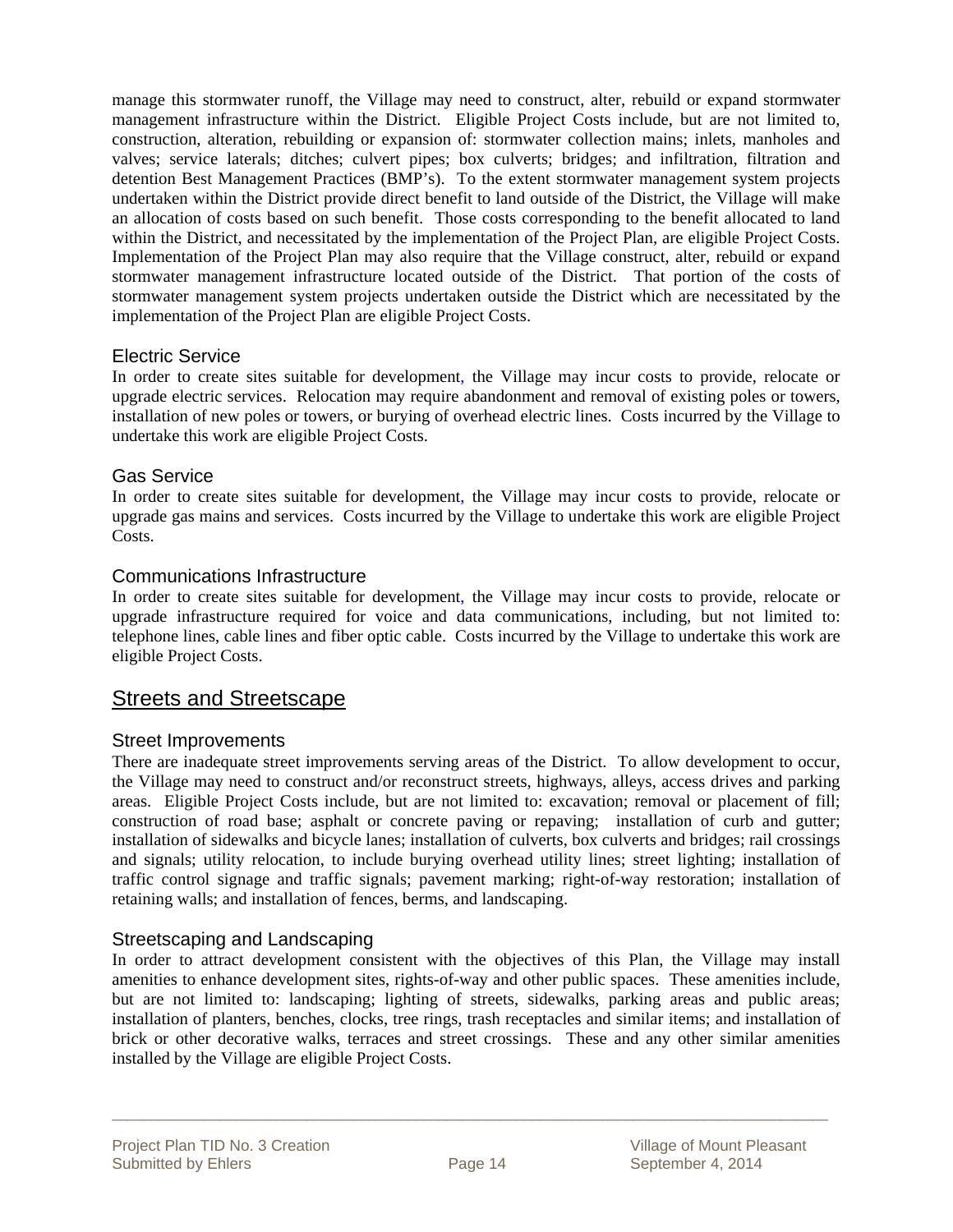#### CDA Type Activities

#### Contribution to Community Development Authority

As provided for in Wisconsin Statues Sections 66.1105(2)(f)1.h and 66.1333(13), the Village may provide funds to its CDA to be used for administration, planning operations, and capital costs, including but not limited to real property acquisition, related to the purposes for which it was established in furtherance of any redevelopment or urban renewal project. Funds provided to the CDA for this purpose are eligible Project Costs.

#### Revolving Loan/Grant Program

To encourage private redevelopment consistent with the objectives of this Plan, the Village, through its CDA, may provide loans and/or matching grants to eligible property owners in the District. Loan and/or matching grant recipients will be required to sign an agreement specifying the nature of the property improvements to be made. Eligible improvements will be those that are likely to improve the value of the property, enhance the visual appearance of the property and surrounding area, correct safety deficiencies, or as otherwise specified by the CDA in the program manual. Any funds returned to the CDA from the repayment of loans made are not considered revenues to the District, and will not be used to offset District Project Costs. Instead, these funds may be placed into a revolving loan fund and will continue to be used for the program purposes stated above. Any funds provided to the CDA for purposes of implementing this program are considered eligible Project Costs.

#### **Miscellaneous**

#### Cash Grants (Development Incentives)

The Village may enter into agreements with property owners, lessees, or developers of land located within the District for the purpose of sharing costs to encourage the desired type of improvements and to assure that sufficient tax base is generated to recover project costs. No cash grants will be provided until the Village executes a developer agreement with the recipient of the cash grant. Any payments of cash grants made by the Village are eligible Project Costs.

#### Projects Outside the Tax Increment District

Pursuant to Wisconsin Statutes Section 66.1105(2)(f)1.n, the Village may undertake projects within territory located within one-half mile of the boundary of the District provided that: 1) the project area is located within the Village's corporate boundaries and 2) the projects are approved by the Joint Review Board. The cost of projects completed outside the District pursuant to this section are eligible project costs, and may include any project cost that would otherwise be eligible if undertaken within the District. The Village intends to make the following project cost expenditures outside the District: Intersection improvements including signals.

#### Professional Service and Organizational Costs

The costs of professional services rendered, and other costs incurred, in relation to the creation, administration and termination of the District, and the undertaking of the projects contained within this Plan, are eligible Project Costs. Professional services include, but are not limited to: architectural; environmental; planning; engineering; legal, audit; financial; and the costs of informing the public with respect to the creation of the District and the implementation of the Plan.

#### Administrative Costs

The Village may charge to the District as eligible Project Costs reasonable allocations of administrative costs, including, but not limited to, employee salaries. Costs allocated will bear a direct connection to the time spent by Village employees in connection with the implementation of the Plan.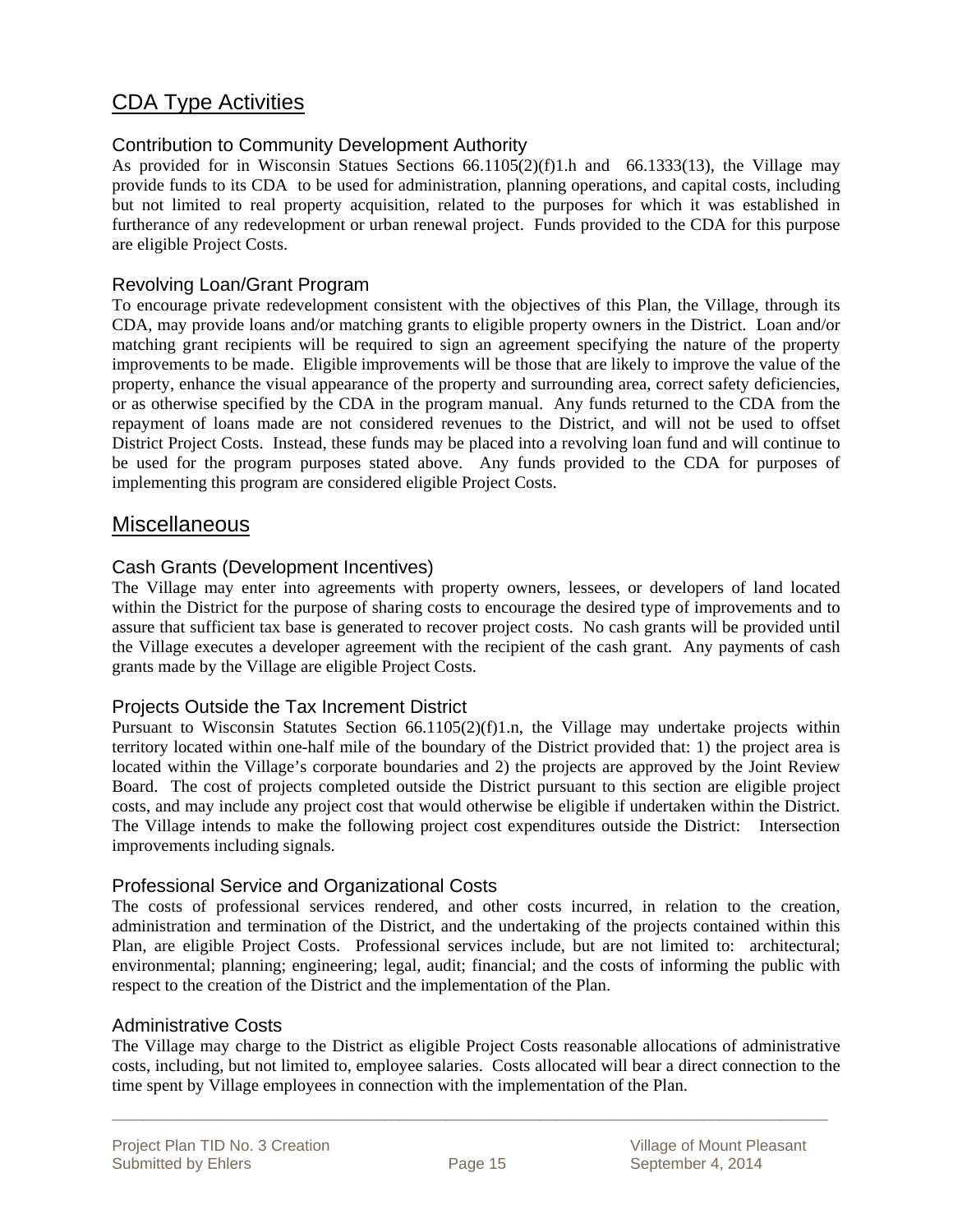#### Financing Costs

Interest expense, debt issuance expenses, redemption premiums, and any other fees and costs incurred in conjunction with obtaining financing for projects undertaken under this Plan are eligible Project Costs.

Relating to all projects, the costs associated with engineering, design, land survey, inspection, materials, construction, restoring property to its original condition, apparatus necessary for public works, legal and other consultant fees, testing, environmental studies, permits, updating Village ordinances and plans, judgments or claims for damages and other expenses are included as Project Costs.

In the event any of the public works project expenditures are not reimbursable out of the special TIF fund under Wisconsin Statutes Section 66.1105, in the written opinion of counsel retained by the Village for such purpose or a court of record so rules in a final order, then such project or projects shall be deleted herefrom and the remainder of the projects hereunder shall be deemed the entirety of the projects for purposes of this Project Plan.

#### **The Village reserves the right to implement only those projects that remain viable as the Plan period proceeds.**

Project Costs are any expenditure made, estimated to be made, or monetary obligations incurred or estimated to be incurred, by the Village and as outlined in this Plan. Project Costs will be diminished by any income, special assessments or other revenues, including user fees or charges. To the extent the costs benefit the municipality outside the District, a proportionate share of the cost is not a Project Cost. Costs identified in this Plan are preliminary estimates made prior to design considerations and are subject to change after planning is completed. Prorations of costs in the Plan are also estimates and subject to change based upon implementation, future assessment policies and user fee adjustments.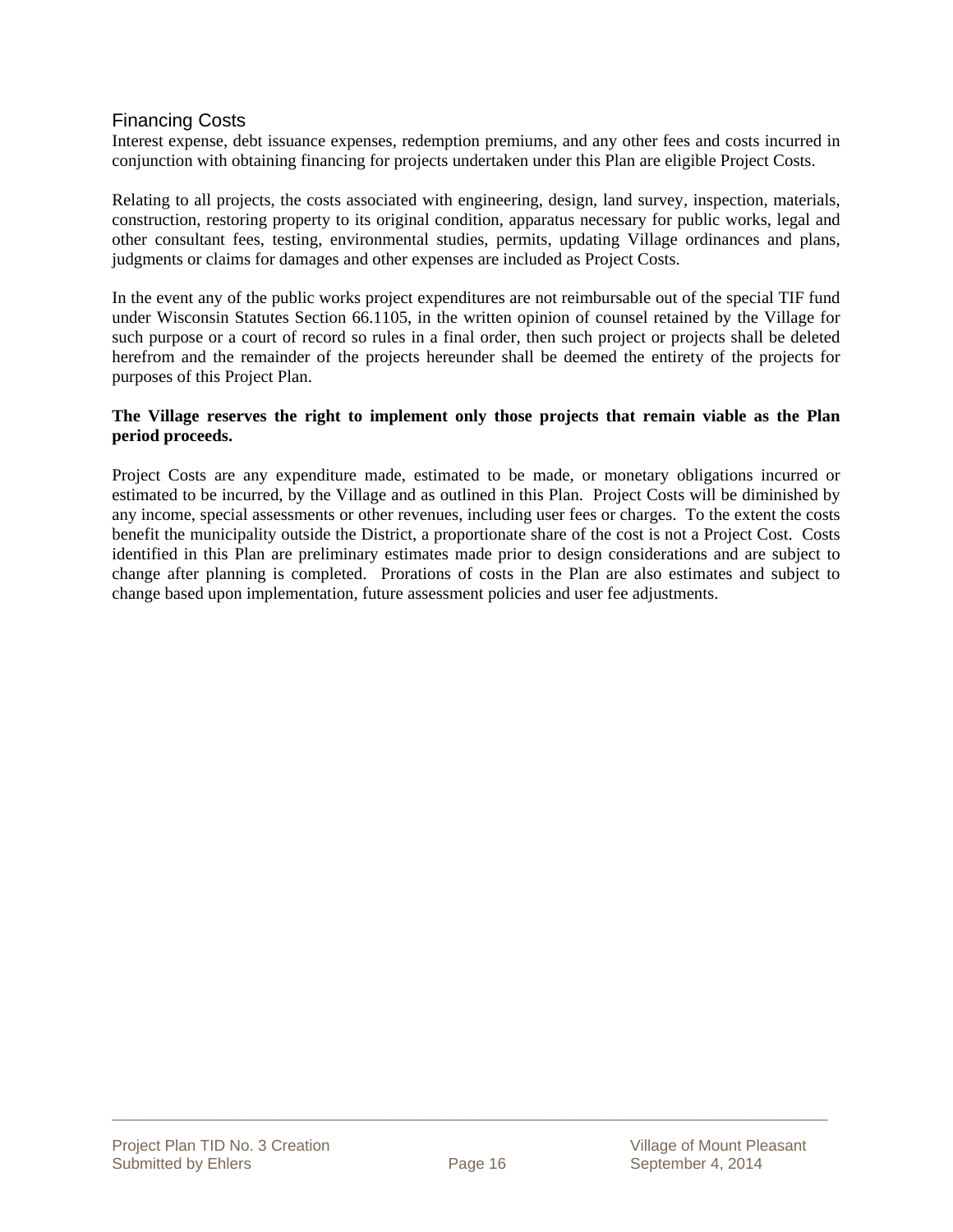### SECTION 8: Map Showing Proposed Improvements and Uses

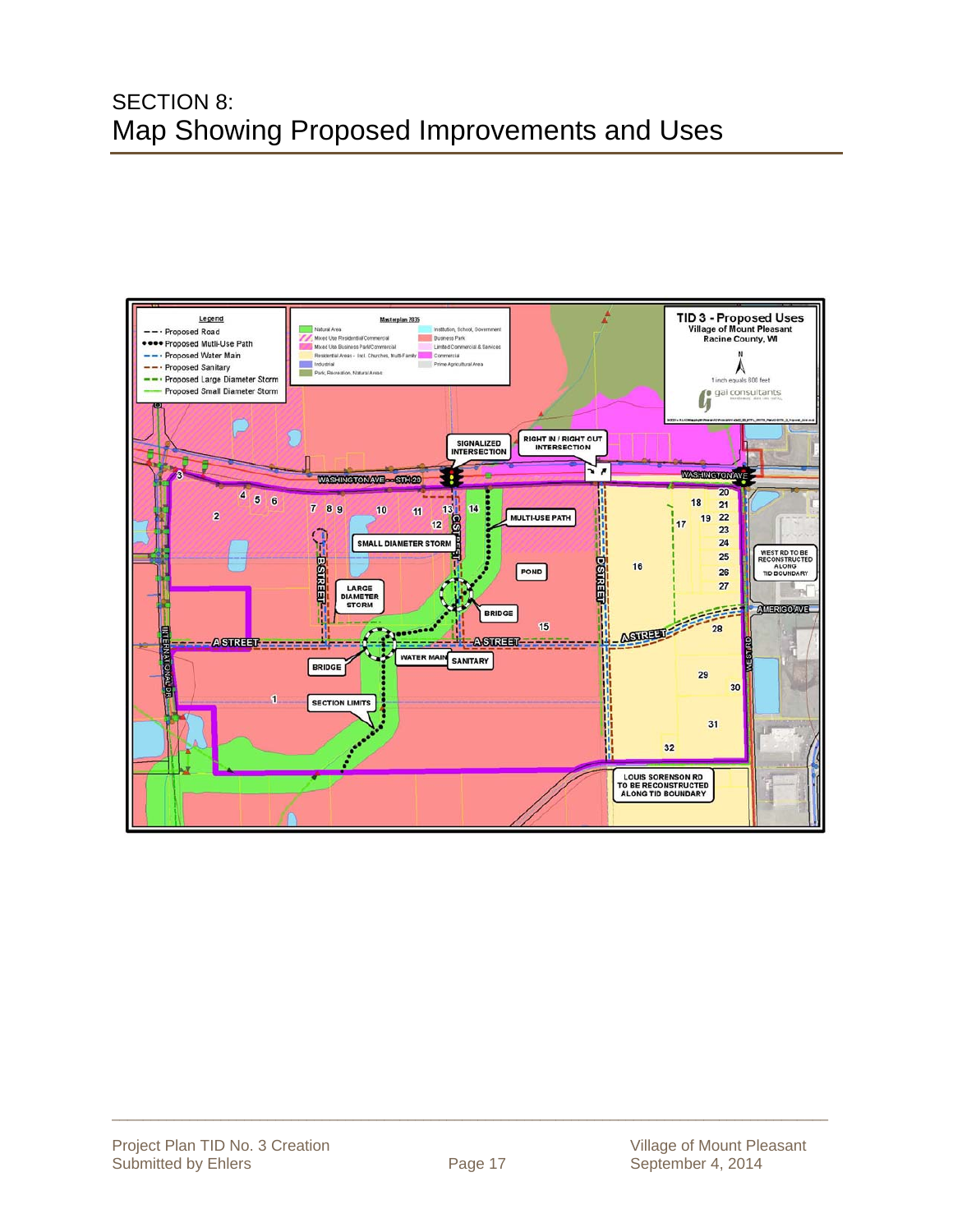### SECTION 9: Detailed List of Project Costs

All costs are based on 2014 prices and are preliminary estimates. The Village reserves the right to increase these costs to reflect inflationary increases and other uncontrollable circumstances between 2014 and the time of construction. The Village also reserves the right to increase certain project costs to the extent others are reduced or not implemented without amending the Plan. The tax increment allocation is preliminary and is subject to adjustment based upon the implementation of the Plan.

**This Plan is not meant to be a budget nor an appropriation of funds for specific projects, but a framework within which to manage projects. All costs included in the Plan are estimates based on best information available. The Village retains the right to delete projects or change the scope and/or timing of projects implemented as they are individually authorized by the Village Board, without amending the Plan.**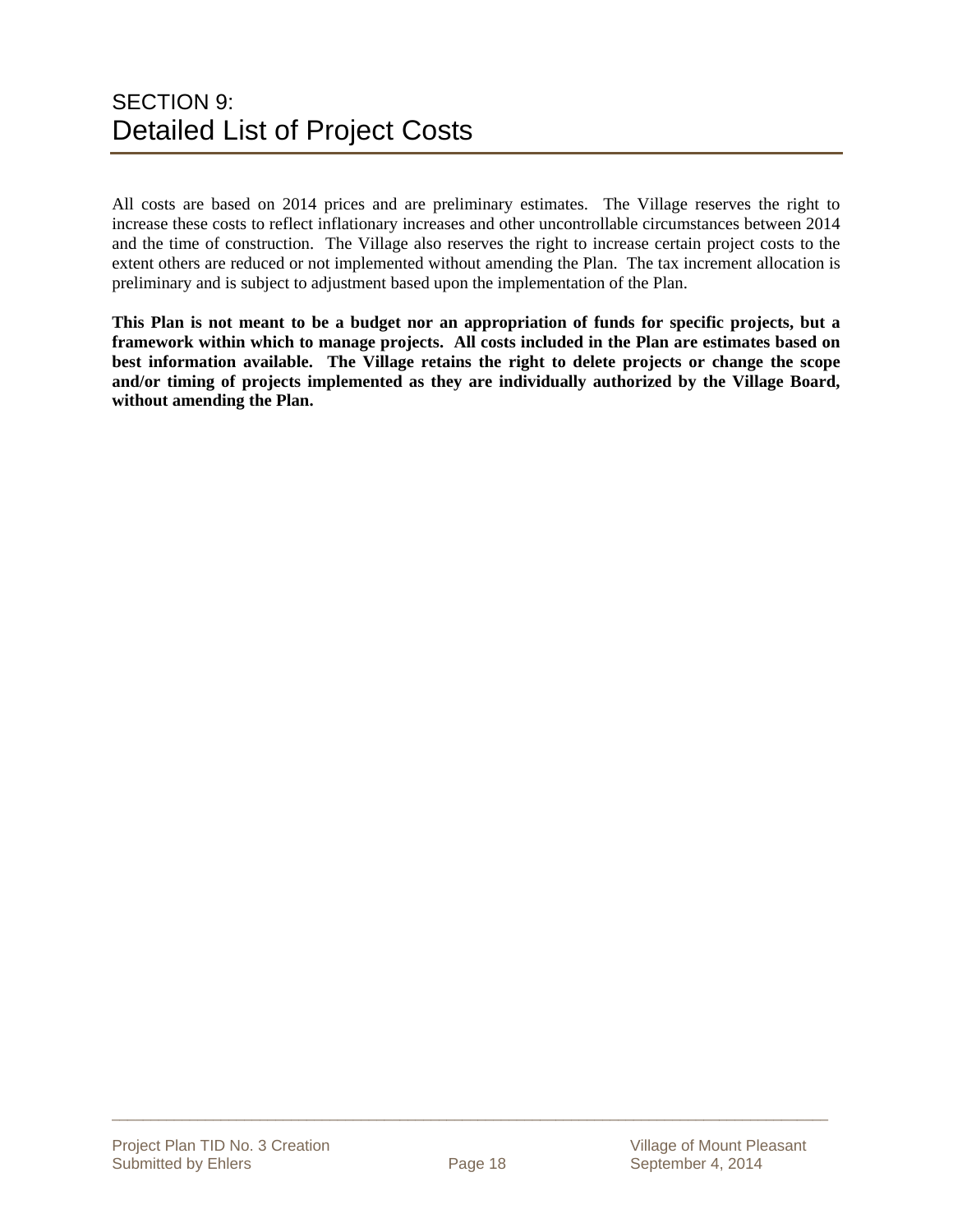|                       | Tax Increment District #3<br>Estimated Project List                                                          |                        | Village of Mount Pleasant, Wisconsin |                   |                  |                |
|-----------------------|--------------------------------------------------------------------------------------------------------------|------------------------|--------------------------------------|-------------------|------------------|----------------|
|                       |                                                                                                              | Phase I<br><b>2015</b> | Phase II<br><b>Z017</b>              | Phase III<br>2020 | Phase IV<br>2022 | Total (Note 1) |
| Project ID            | Project Name/Type                                                                                            |                        |                                      |                   |                  |                |
|                       | 1 Roadway (A Street)                                                                                         | 492,000                |                                      |                   |                  | 492,000        |
|                       | Storm Sewer<br>$\overline{a}$                                                                                | 181,000                | 444,000                              | 408,500           | 1,182,000        | 2,215,500      |
|                       | Sanitary Sewer<br>$\omega$                                                                                   | 249,000                | 360,000                              | 169,000           | 411,000          | 1,189,000      |
|                       | Water Main<br>4                                                                                              | 242,000                | 243,000                              | 318,500           | 477,000          | 1,280,500      |
|                       | Stormwater Management Pond (Roadway)<br>m                                                                    | 52,000                 |                                      |                   |                  | 52,000         |
|                       | 6 Street Trees                                                                                               | 32,000                 | 36,000                               | 44,000            | 64,000           | 176,000        |
|                       | Street Lighting<br>$\overline{D}$                                                                            | 280,000                | 315,000                              | 385,000           | 560,000          | 1,540,000      |
|                       | Restoration<br>$\infty$                                                                                      | 20,000                 | 25,000                               | 50,000            | 90,000           | 185,000        |
|                       | Traffic Impact Analysis (TIA) - STH 20<br>ō                                                                  | 250,000                |                                      |                   |                  | 250,000        |
|                       | 10 Roadway (B & CStreets)                                                                                    |                        | 575,400                              |                   |                  | 575,400        |
|                       | 11 Stormwater Management Pond (Regional)                                                                     |                        | 416,000                              | 640,000           | 416,000          | 1,472,000      |
|                       | Signalized Intersection @ STH 20<br>$\overline{a}$                                                           |                        | 1,000,000                            |                   |                  | 1,000,000      |
|                       | Roadway (A Street, C Street & Multiuse Path)<br>$\overline{13}$                                              |                        |                                      | 801,200           |                  | 801,200        |
|                       | 14 Bridges over Hoods Creek (2)                                                                              |                        |                                      | 500,000           |                  | 500,000        |
|                       | 15 Roadway (A Street, D Street, Louis Sorenson Rd. Recon. & West Rd. Recon.)                                 |                        |                                      |                   | 2.061.200        | 2,061,200      |
|                       | 16 Signalized Intersection @ STH 20 (1)                                                                      |                        |                                      |                   | 1,000,000        | 1,000,000      |
|                       | Administrative & Contingencies @ 35%<br>Engineeering, Legal,<br>$\overline{1}$                               | 629,300                | 1,195,040                            | 1,090,670         | 2,191,420        | 5,106,430      |
|                       | TID Creation & administration<br>$\overline{18}$                                                             | 25,000                 |                                      |                   |                  | 25,000         |
|                       | Development Incentives                                                                                       | 1,500,000              | 1,500,000                            | 1,500,000         | 1,500,000        | 6,000,000      |
| <b>Total Projects</b> |                                                                                                              | 3,952,300              | 6,109,440                            | 5,906,870         | 9,952,620        | 25,921,230     |
| Notes:                |                                                                                                              |                        |                                      |                   |                  |                |
| Note 1                | Project costs are estimates and are subject to modification                                                  |                        |                                      |                   |                  |                |
|                       | Assumptions:                                                                                                 |                        |                                      |                   |                  |                |
|                       | No wetland mitigation                                                                                        |                        |                                      |                   |                  |                |
|                       | All proposed roadways are 48' asphalt with curb and gutter<br>No demolition of existing structures           |                        |                                      |                   |                  |                |
|                       | Bridges assume 50' clear span with 2 travel lanes and no pedestrian facilities                               |                        |                                      |                   |                  |                |
|                       | No si dewalks along roadways                                                                                 |                        |                                      |                   |                  |                |
|                       | Ponds are not located in wetlands                                                                            |                        |                                      |                   |                  |                |
|                       | Building service stubs are not included in estimate                                                          |                        |                                      |                   |                  |                |
|                       | All utilities backfilled with granular material                                                              |                        |                                      |                   |                  |                |
|                       | No TIA has been completed to date, therefore, no STH 20 highway improvements are considered in this estimate |                        |                                      |                   |                  |                |

### Proposed TIF Project Cost Estimates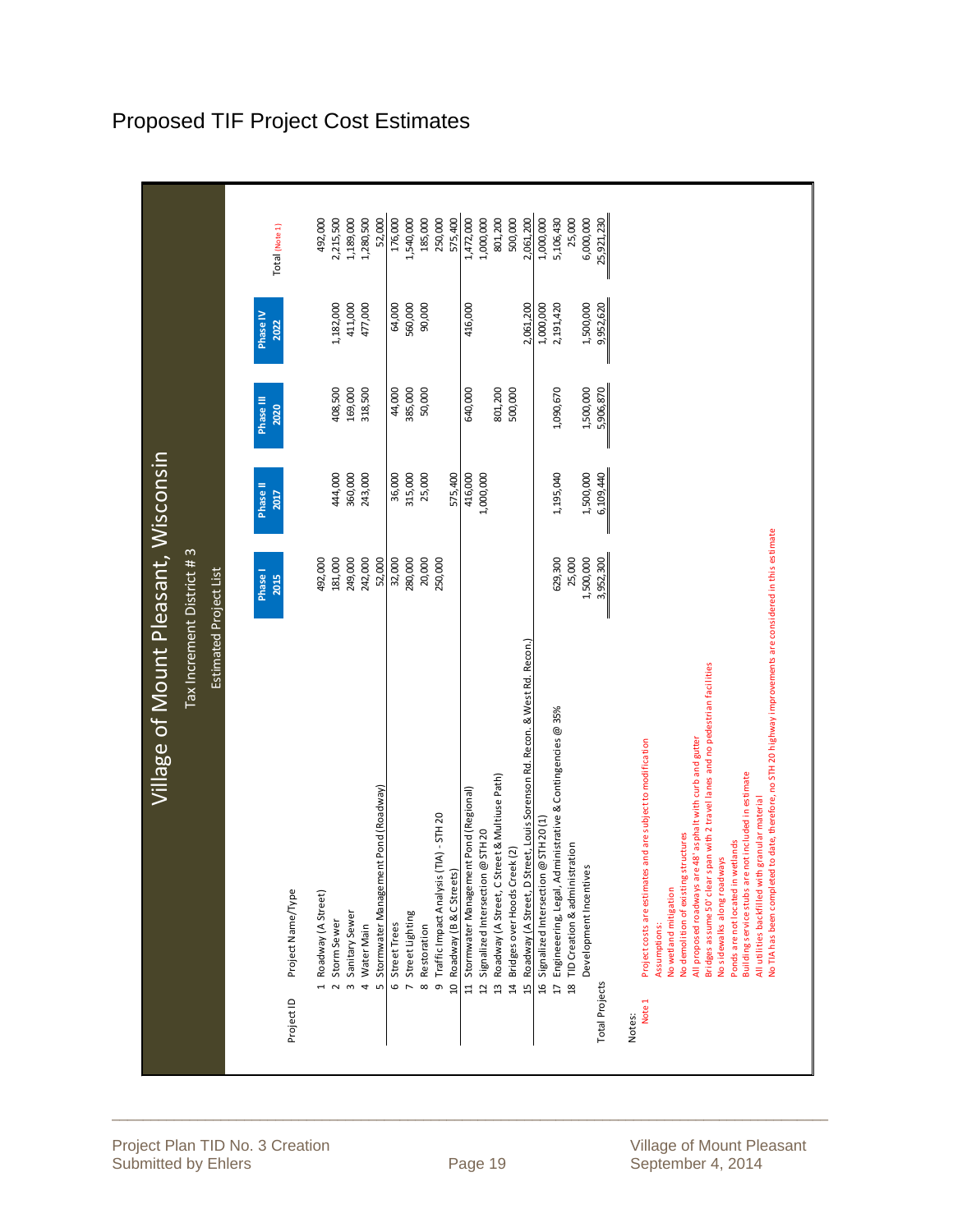### SECTION 10: Economic Feasibility Study, Financing Methods, and the Time When Costs or Monetary Obligations Related are to be Incurred

The information and exhibits contained within this Section demonstrate that the proposed District is economically feasible insofar as:

- The Village has available to it the means to secure the necessary financing required to accomplish the projects contained within this Plan. A listing of "Available Financing Methods" follows.
- The Village expects to complete the projects in one or multiple phases, and can adjust the timing of implementation as needed to coincide with the pace of private development. A discussion of the phasing and projected timeline for project completion is discussed under "Plan Implementation" within this Section. A table identifying the financing method for each phase and the time at which that financing is expected to be incurred is included.
- The development anticipated to occur as a result of the implementation of this Plan will generate sufficient tax increments to pay for the cost of the projects. Within this Section are tables identifying: 1) the development expected to occur, 2) a projection of tax increments to be collected resulting from that development and other economic growth within the District, and 3) a cash flow model demonstrating that the projected tax increment collections and all other revenues available to the District will be sufficient to pay all Project Costs.

#### Available Financing Methods

Implementation of this Plan may require that the Village issue debt obligations to provide direct or indirect financing for the Projects to be undertaken. The following is a list of the types of obligations the Village may choose to utilize.

#### General Obligation (G.O.) Bonds or Notes

The Village may issue G.O. Bonds or Notes to finance the cost of projects included within this Plan. The Wisconsin State Constitution limits the principal amount of G.O. debt that the community may have outstanding at any point in time to an amount not greater than five percent of its total equalized value (TID IN). As of the date of this plan, the Village has a G.O. debt limit of \$119,043,265, of which \$93,978,265 is currently unused and could be made available to finance Project Costs.

#### Bonds Issued to Developers ("Pay as You Go" Financing)

The Village may issue a bond or other obligation to one or more developers who provide financing for projects included in this Plan. Repayment of the amounts due to the developer under the bonds or other obligations are limited to an agreed percentage of the available annual tax increments collected that result from the improvements made by the developer. To the extent the tax increments collected are insufficient to make annual payments, or to repay the entire obligation over the life of the District, the Village's obligation is limited to not more than the agreed percentage of the actual increments collected. Bonds or other obligations issued to developers in this fashion are not general obligations of the Village and, therefore, do not count against the Village's statutory borrowing capacity.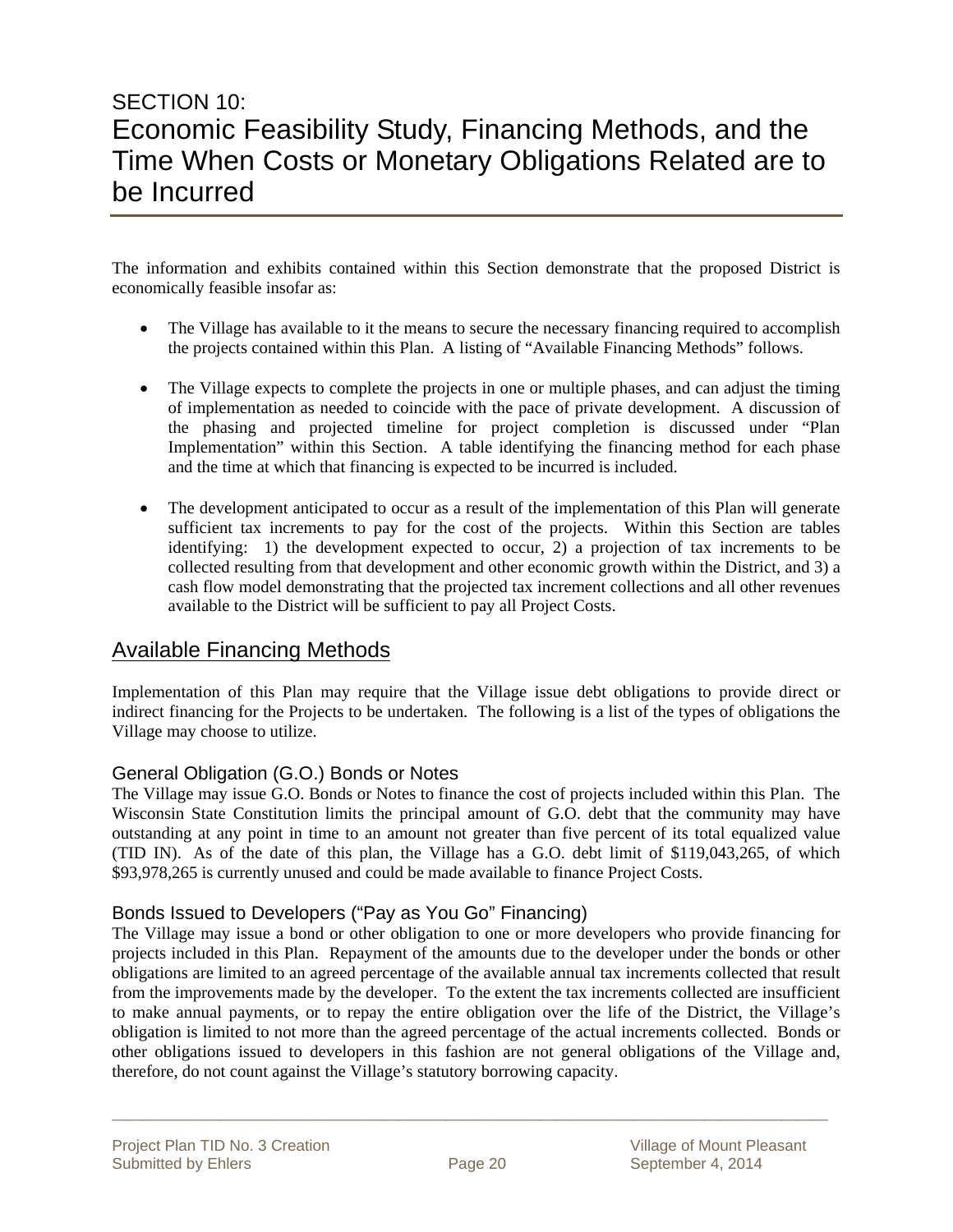#### Tax Increment Revenue Bonds

The Village has the authority to issue revenue bonds secured by the tax increments to be collected. These bonds may be issued directly by the Village, or as a form of lease revenue bond by a Community Development Authority (CDA). Tax Increment Revenue Bonds and Lease Revenue Bonds are not general obligations of the Village and therefore do not count against the Village's statutory borrowing capacity. To the extent tax increments collected are insufficient to meet the annual debt service requirements of the revenue bonds, the Village may be subject to either a permissive or mandatory requirement to appropriate on an annual basis a sum equal to the actual or projected shortfall.

#### Utility Revenue Bonds

The Village can issue revenue bonds to be repaid from revenues of the its various systems, including revenues paid by the Village that represent service of the system to the Village. There is neither a statutory nor constitutional limitation on the amount of revenue bonds that can be issued, however, water rates are controlled by the Wisconsin Public Service Commission and the Village must demonstrate to bond purchasers its ability to repay revenue debt with the assigned rates. To the extent the Village utilizes utility revenues other than tax increments to repay a portion of the bonds, the Village must reduce the total eligible Project Costs in an equal amount.

#### Special Assessment "B" Bonds

The Village has the ability to levy special assessments against benefited properties to pay part of the costs for street, curb, gutter, sewer, water, storm sewers and other infrastructure. In the event the Village determines that special assessments are appropriate, the Village can issue Special Assessment B bonds pledging revenues from special assessment installments to the extent assessment payments are outstanding. These bonds are not counted against the Village's statutory borrowing capacity. If special assessments are levied, the Village must reduce the total eligible Project Costs under this Plan in an amount equal to the total collected.

#### Plan Implementation

Projects identified will provide the necessary anticipated governmental services to the area. A reasonable and orderly sequence is outlined on the following page. However, public debt and expenditures should be made at the pace private development occurs to assure increment is sufficient to cover expenses.

It is anticipated that developer agreements between the Village and property owners will be in place prior to major public expenditures. These agreements can provide for development guarantees or a payment in lieu of development. To further assure contract enforcement, these agreements might include levying of special assessments against benefited properties.

The order in which public improvements are made should be adjusted in accordance with development and execution of developer agreements. The Village reserves the right to alter the implementation of this Plan to accomplish this objective.

Interest rates projected are based on current market conditions. Municipal interest rates are subject to constantly changing market conditions. In addition, other factors such as the loss of tax-exempt status of municipal bonds or broadening the purpose of future tax-exempt bonds would affect market conditions. Actual interest expense will be determined once the methods of financing have been approved and securities or other obligations are issued.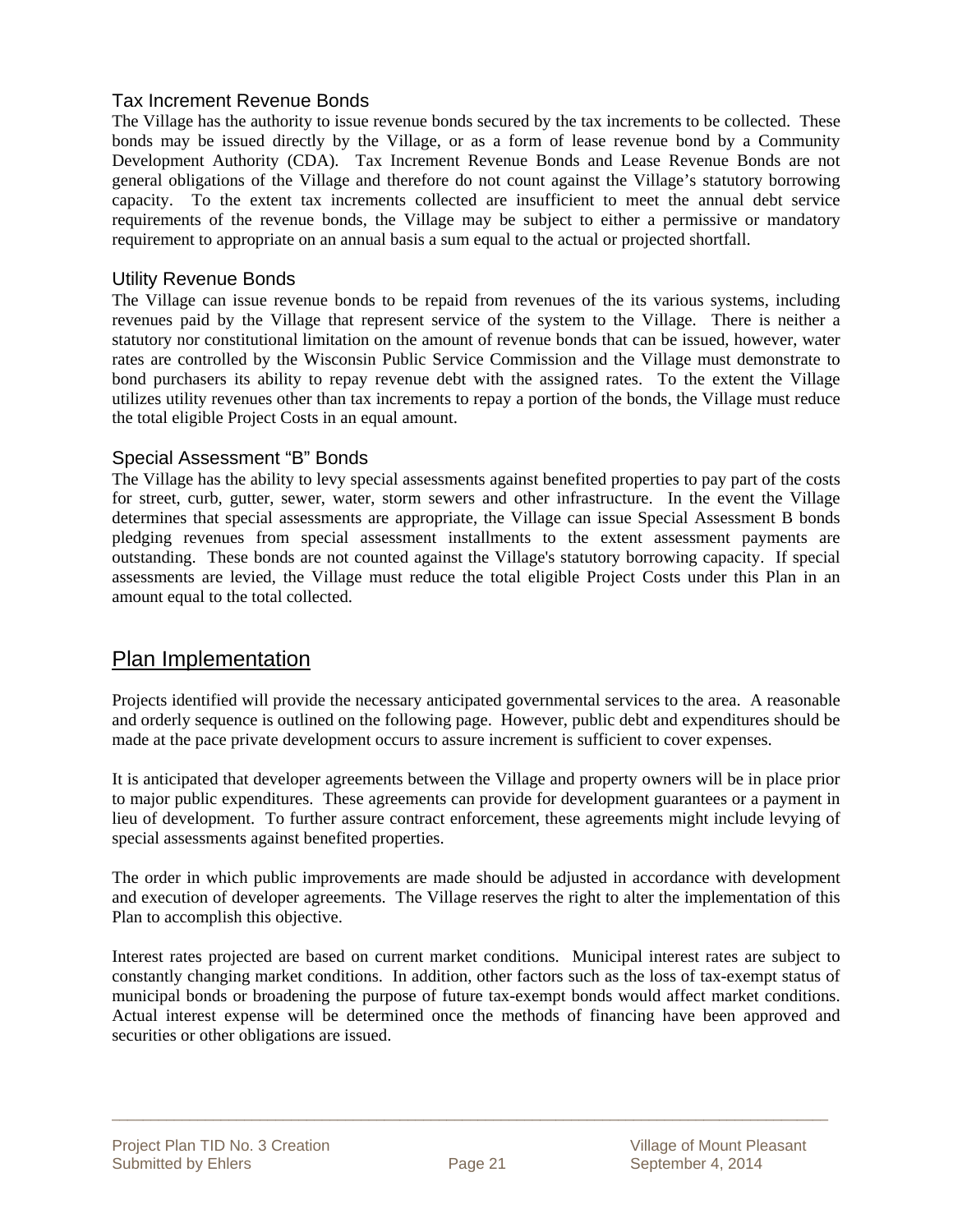**If financing as outlined in this Plan proves unworkable, the Village reserves the right to use alternate financing solutions as appropriate and legally available for the projects as they are implemented.** 

Implementation and Financing Timeline

|                                           | Village of Mount Pleasant, Wisconsin |                                 |                   |             |               |
|-------------------------------------------|--------------------------------------|---------------------------------|-------------------|-------------|---------------|
|                                           |                                      | Tax Increment District #3       |                   |             |               |
|                                           |                                      |                                 |                   |             |               |
|                                           |                                      | <b>Estimated Financing Plan</b> |                   |             |               |
|                                           |                                      |                                 |                   |             |               |
|                                           |                                      |                                 |                   |             |               |
|                                           | G.O. Bond                            | G.O. Bond                       | G.O. Bond         | G.O. Bond   |               |
|                                           | 2015                                 | 2017                            | 2020              | 2022        | <b>Totals</b> |
| Projects                                  |                                      |                                 |                   |             |               |
| Phase I                                   | 3,952,300                            |                                 |                   |             | 3,952,300     |
| Phase II                                  |                                      | 6,109,440                       |                   |             | 6,109,440     |
| Phase III                                 |                                      |                                 | 5,906,870         |             | 5,906,870     |
| Phase IV                                  |                                      |                                 |                   | 9,952,620   | 9,952,620     |
| <b>Total Project Funds</b>                | 3,952,300                            | 6,109,440                       | 5,906,870         | 9,952,620   | 25,921,230    |
| <b>Estimated Finance Related Expenses</b> |                                      |                                 |                   |             |               |
| <b>Financial Advisor</b>                  | 20,000                               | 25,400                          | 24,900            | 34,900      |               |
| <b>Bond Counsel</b>                       | 9,000                                | 9,500                           | 9,500             | 10,500      |               |
| <b>Rating Agency Fee</b>                  | 10,500                               | 11,000                          | 11,000            | 13,000      |               |
| Paying Agent                              | 675                                  | 675                             | 675               | 675         |               |
| 12.50<br><b>Underwriter Discount</b>      | 33,875 12.50                         | 58,875 12.50                    | 56,313 12.50      | 107,625     |               |
| Debt Service Reserve                      |                                      |                                 |                   |             |               |
| Capitalized Interest                      | 182,925                              |                                 |                   |             |               |
| <b>Total Financing Required</b>           | 4,209,275                            | 6,214,890                       | 6,009,258         | 10,119,320  |               |
| 0.25%<br><b>Estimated Interest</b>        | $(4,940)$ 0.25%                      | $(7,637)$ 0.25%                 | 0.25%<br>(7, 384) | (12, 441)   |               |
| Assumed spend down (months)<br>6          | 6                                    |                                 | 6<br>6            |             |               |
| Rounding                                  | (1,494,335)                          | (1, 497, 253)                   | (1,496,874)       | (1,496,879) |               |
| Net Issue Size                            | 2,710,000                            | 4,710,000                       | 4,505,000         | 8,610,000   | 20,535,000    |
| Notes:                                    |                                      |                                 |                   |             |               |
|                                           |                                      |                                 |                   |             |               |
|                                           |                                      |                                 |                   |             |               |
|                                           |                                      |                                 |                   |             |               |
|                                           |                                      |                                 |                   |             |               |
|                                           |                                      |                                 |                   |             |               |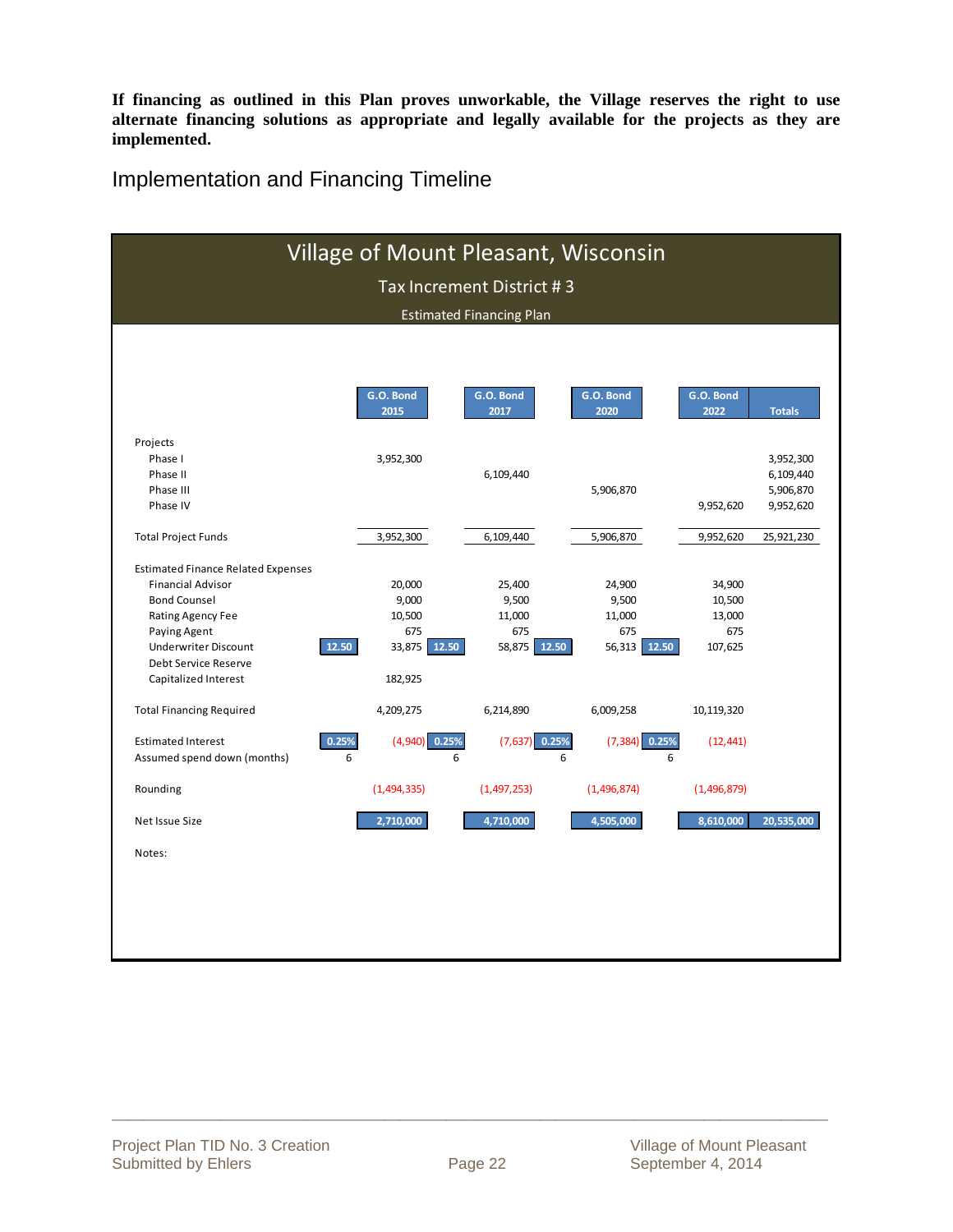| Village of Mount Pleasant, Wisconsin<br>Tax Increment District #3<br>Development Assumptions | Construction Year<br>$\mathfrak{a}$<br>$\frac{8}{16}$<br>$\mathfrak{g}$<br>$\overline{a}$<br>15<br>$\overline{c}$<br>$\mathfrak{u}$<br>$\sharp$<br>$\overline{u}$<br>吕<br>$\mathsf{c}$<br>$\infty$<br>G<br>$\sim$<br>4<br>LN.<br>6<br>$\overline{ }$<br>H<br>2014<br>2015<br>2016<br>2020<br>2026<br>2030<br>2017<br>2018<br>2019<br>2022<br>2023<br>2024<br>2025<br>2028<br>2029<br>2032<br>2021<br>2027<br>2031<br>$\circ$<br>$\circ$<br>$\circ$<br>$\circ$<br>$\circ$<br>$\circ$<br>$\circ$<br>$\circ$<br>6,000,000<br>10,000,000<br>5,000,000<br>$\circ$<br>21,301,665<br>6,000,000<br>12,000,000<br>32,994,499<br>17,000,000<br>15,954,745<br>12,000,000<br>Annual Total<br>16,766,932<br>12,000,000<br>7,000,000<br>5,000,000<br>16,766,932<br>Phase 4<br>10,000,000<br>25,000,000<br>5,000,000<br>10,954,745<br>Phase 3<br>10,000,000<br>6,000,000<br>12,000,000<br>7,994,499<br>Pahse <sub>2</sub><br>6,000,000<br>10,000,000<br>11,301,665<br>Phase 1<br>Actual | $\overline{c}$<br>2033<br>155,017,841<br>40,766,932<br>on 60% Developable Land (roads, wetlands, etc.) & 40% F.A.R. @ \$50/sq. ft.<br>50,954,745<br>35,994,499<br>27,301,665<br>Information provided by Village Staff |
|----------------------------------------------------------------------------------------------|--------------------------------------------------------------------------------------------------------------------------------------------------------------------------------------------------------------------------------------------------------------------------------------------------------------------------------------------------------------------------------------------------------------------------------------------------------------------------------------------------------------------------------------------------------------------------------------------------------------------------------------------------------------------------------------------------------------------------------------------------------------------------------------------------------------------------------------------------------------------------------------------------------------------------------------------------------------------------|-----------------------------------------------------------------------------------------------------------------------------------------------------------------------------------------------------------------------|
|                                                                                              | Construction Year<br>$\begin{tabular}{c c c c c c c c} \hline g & g & g & g & g & g & g & g & g & g & g \\ \hline g & g & g & g & g & g & g & g & g & g & g & g & g \\ \hline g & g & g & g & g & g & g & g & g & g & g & g \\ \hline \end{tabular}$<br>2016<br>2014<br>2015<br>2017<br>2032<br>$\begin{array}{c} 0 & \infty & \infty \\ 0 & \infty & \infty \end{array}$<br>$\mathsf{w}$<br>4 <sub>W</sub><br>$\overline{12}$<br>$\Xi$<br>$\overline{14}$<br>$\overline{15}$<br>16<br>$\frac{8}{16}$<br>$\overline{a}$<br>$\overline{1}$                                                                                                                                                                                                                                                                                                                                                                                                                                | Value estimates based<br>Totals<br>2033<br>Notes:<br>$\overline{c}$                                                                                                                                                   |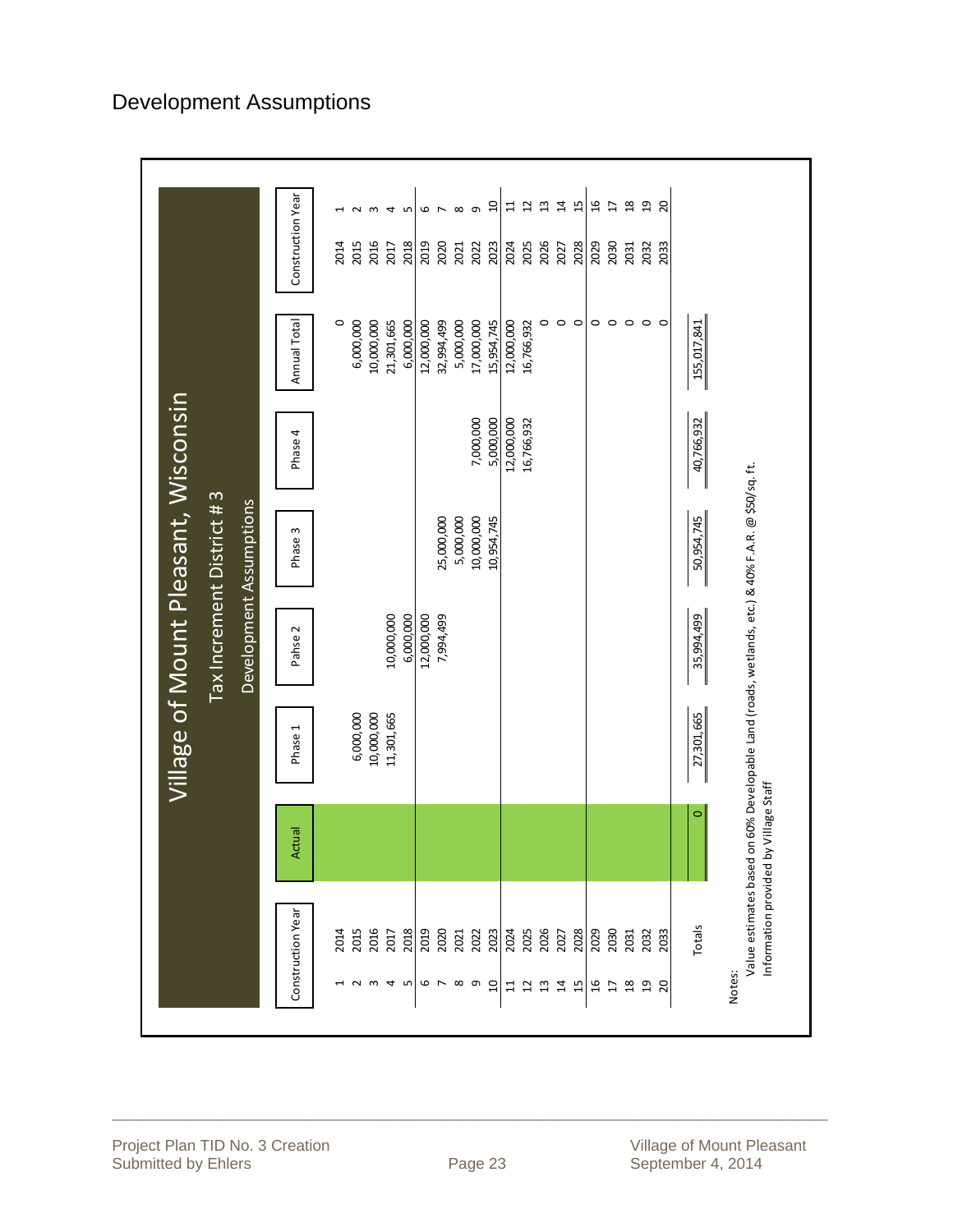|                |                      |                                                                                                                                                                                                                           |                                                |                                                                       | Tax Increment District #3          |                 |                                                                                                                                                               |                                                             |                                         |                            |
|----------------|----------------------|---------------------------------------------------------------------------------------------------------------------------------------------------------------------------------------------------------------------------|------------------------------------------------|-----------------------------------------------------------------------|------------------------------------|-----------------|---------------------------------------------------------------------------------------------------------------------------------------------------------------|-------------------------------------------------------------|-----------------------------------------|----------------------------|
|                |                      |                                                                                                                                                                                                                           |                                                |                                                                       | Tax Increment Projection Worksheet |                 |                                                                                                                                                               |                                                             |                                         |                            |
|                |                      | Type of District<br><b>Creation Date</b><br><b>Valuation Date</b><br>Max Life (Years)<br>Expenditure Periods/Termination<br>Revenue Periods/Final Year<br><b>Extension Eligibility/Years</b><br><b>Recipient District</b> | September 22, 2014<br>Jan 1<br>15<br>20<br>Yes | <b>Mixed Use</b><br>2014<br>20<br>9/22/2029<br>2035<br>3<br><b>No</b> |                                    |                 | <b>Base Value</b><br><b>Appreciation Factor</b><br><b>Base Tax Rate</b><br>Rate Adjustment Factor<br>Tax Exempt Discount Rate<br><b>Taxable Discount Rate</b> | 3,919,227<br>0.00%<br>\$22.28<br>$-1.00%$<br>4.50%<br>6.00% | <b>Apply to Base Value</b>              |                            |
|                | Construction<br>Year | Value Added                                                                                                                                                                                                               | Valuation<br>Year                              | Inflation<br>Increment                                                | Total<br>Increment                 | Revenue<br>Year | <b>Tax Rate</b>                                                                                                                                               | Tax<br>Increment                                            | Tax Exempt<br><b>NPV</b><br>Calculation | Taxable NPV<br>Calculation |
|                |                      |                                                                                                                                                                                                                           |                                                |                                                                       |                                    |                 |                                                                                                                                                               |                                                             |                                         |                            |
| $1\,$          | 2014                 | 0                                                                                                                                                                                                                         | 2015                                           | 0                                                                     | $\mathbf 0$                        | 2016            | \$22.06                                                                                                                                                       | $\mathbf{0}$                                                | $\mathbf 0$                             |                            |
| $\overline{2}$ | 2015                 | 6,000,000                                                                                                                                                                                                                 | 2016                                           | 0                                                                     | 6,000,000                          | 2017            | \$21.84                                                                                                                                                       | 131,036                                                     | 119,994                                 | 116,622                    |
| 3              | 2016                 | 10,000,000                                                                                                                                                                                                                | 2017                                           | 0                                                                     | 16,000,000                         | 2018            | \$21.62                                                                                                                                                       | 345,936                                                     | 423,137                                 | 407,077                    |
| $\overline{4}$ | 2017                 | 21,301,665                                                                                                                                                                                                                | 2018                                           | 0                                                                     | 37,301,665                         | 2019            | \$21.40                                                                                                                                                       | 798,435                                                     | 1,092,673                               | 1,039,511                  |
| 5              | 2018                 | 6,000,000                                                                                                                                                                                                                 | 2019                                           | $\Omega$                                                              | 43,301,665                         | 2020            | \$21.19                                                                                                                                                       | 917,595                                                     | 1,828,998                               | 1,725,192                  |
| 6              | 2019                 | 12,000,000                                                                                                                                                                                                                | 2020                                           | $\pmb{0}$                                                             | 55,301,665                         | 2021            | \$20.98                                                                                                                                                       | 1,160,165                                                   | 2,719,883                               | 2,543,062                  |
| $\overline{7}$ | 2020                 | 32,994,499                                                                                                                                                                                                                | 2021                                           | $\pmb{0}$                                                             | 88,296,164                         | 2022            | \$20.77                                                                                                                                                       | 1,833,828                                                   | 4,067,432                               | 3,762,662                  |
| 8<br>9         | 2021<br>2022         | 5,000,000<br>17,000,000                                                                                                                                                                                                   | 2022<br>2023                                   | 0<br>0                                                                | 93,296,164<br>110,296,164          | 2023<br>2024    | \$20.56<br>\$20.36                                                                                                                                            | 1,918,296                                                   | 5,416,349                               | 4,966,225<br>6,295,132     |
| 10             | 2023                 | 15,954,745                                                                                                                                                                                                                | 2024                                           | 0                                                                     | 126,250,909                        | 2025            | \$20.15                                                                                                                                                       | 2,245,161<br>2,544,232                                      | 6,927,128                               | 7,715,818                  |
| 11             | 2024                 | 12,000,000                                                                                                                                                                                                                | 2025                                           | 0                                                                     | 138,250,909                        | 2026            | \$19.95                                                                                                                                                       | 2,758,198                                                   | 8,565,430<br>10,265,028                 | 9,168,803                  |
| 12             | 2025                 | 16,766,932                                                                                                                                                                                                                | 2026                                           | 0                                                                     | 155,017,841                        | 2027            | \$19.75                                                                                                                                                       | 3,061,782                                                   | 12,070,450                              | 10,690,415                 |
| 13             | 2026                 | 0                                                                                                                                                                                                                         | 2027                                           | 0                                                                     | 155,017,841                        | 2028            | \$19.55                                                                                                                                                       | 3,031,165                                                   | 13,780,851                              | 12, 111, 543               |
| 14             | 2027                 | 0                                                                                                                                                                                                                         | 2028                                           | 0                                                                     | 155,017,841                        | 2029            | \$19.36                                                                                                                                                       | 3,000,853                                                   | 15,401,230                              | 13,438,823                 |
| 15             | 2028                 | 0                                                                                                                                                                                                                         | 2029                                           | 0                                                                     | 155,017,841                        | 2030            | \$19.16                                                                                                                                                       | 2,970,844                                                   | 16,936,326                              | 14,678,453                 |
| 16             | 2029                 | 0                                                                                                                                                                                                                         | 2030                                           | 0                                                                     | 155,017,841                        | 2031            | \$18.97                                                                                                                                                       | 2,941,136                                                   | 18,390,627                              | 15,836,220                 |
| 17             | 2030                 | 0                                                                                                                                                                                                                         | 2031                                           | 0                                                                     | 155,017,841                        | 2032            | \$18.78                                                                                                                                                       | 2,911,725                                                   | 19,768,387                              | 16,917,531                 |
| 18             | 2031                 | 0                                                                                                                                                                                                                         | 2032                                           | 0                                                                     | 155,017,841                        | 2033            | \$18.60                                                                                                                                                       | 2,882,607                                                   | 21,073,633                              | 17,927,435                 |
| 19             | 2032                 | 0                                                                                                                                                                                                                         | 2033                                           | 0                                                                     | 155,017,841                        | 2034            | \$18.41                                                                                                                                                       | 2,853,781                                                   | 22,310,181                              | 18,870,646                 |
| 20             | 2033                 | 0                                                                                                                                                                                                                         | 2034                                           | $\Omega$                                                              | 155,017,841                        | 2035            | \$18.23                                                                                                                                                       | 2,825,244                                                   | 23,481,648                              | 19,751,571                 |
|                |                      |                                                                                                                                                                                                                           |                                                |                                                                       |                                    |                 |                                                                                                                                                               |                                                             |                                         |                            |
|                | <b>Totals</b>        | 155,017,841                                                                                                                                                                                                               |                                                | $\mathbf{0}$                                                          |                                    |                 | <b>Future Value of Increment</b>                                                                                                                              | 41,132,019                                                  |                                         |                            |
| Notes:         |                      | Actual results will vary depending on development, inflation of overall tax rates.                                                                                                                                        |                                                |                                                                       |                                    |                 |                                                                                                                                                               |                                                             |                                         |                            |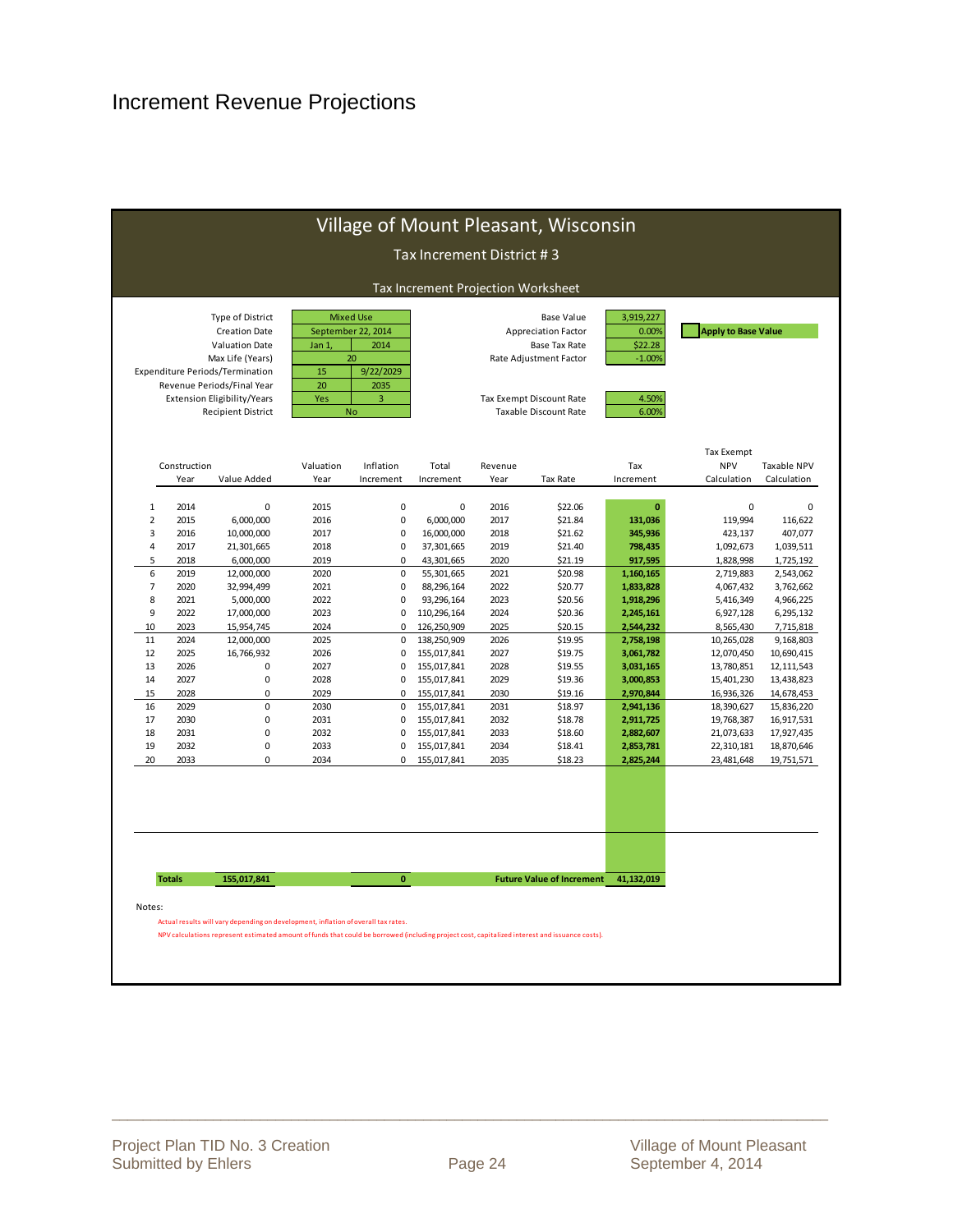\_\_\_\_\_\_\_\_\_\_\_\_\_\_\_\_\_\_\_\_\_\_\_\_\_\_\_\_\_\_\_\_\_\_\_\_\_\_\_\_\_\_\_\_\_\_\_\_\_\_\_\_\_\_\_\_\_\_\_\_\_\_\_\_\_\_\_\_\_\_\_\_\_\_\_\_\_\_\_\_\_\_\_\_\_\_\_\_\_\_\_\_

#### Cash Flow

# Village of Mount Pleasant, Wisconsin

|              | Tax Increment District #3 |                           |             |                        |                    |                |                  |                    |                |                    |                    |                     |                    |                    |                |                    |                    |                  |                        |                        |                              |                          |              |
|--------------|---------------------------|---------------------------|-------------|------------------------|--------------------|----------------|------------------|--------------------|----------------|--------------------|--------------------|---------------------|--------------------|--------------------|----------------|--------------------|--------------------|------------------|------------------------|------------------------|------------------------------|--------------------------|--------------|
|              | Cash Flow Projection      |                           |             |                        |                    |                |                  |                    |                |                    |                    |                     |                    |                    |                |                    |                    |                  |                        |                        |                              |                          |              |
|              |                           | <b>Projected Revenues</b> |             |                        |                    |                |                  |                    |                |                    |                    | <b>Expenditures</b> |                    |                    |                |                    |                    |                  |                        |                        | <b>Balances</b>              |                          |              |
|              |                           |                           |             |                        |                    | G.O. Bond      |                  |                    | G.O. Bond      |                    |                    | G.O. Bond           |                    |                    | G.O. Bond      |                    |                    |                  |                        |                        |                              |                          |              |
| Year         |                           | Interest                  |             |                        |                    | 2,710,000      |                  |                    | 4,710,000      |                    |                    | 4,505,000           |                    |                    | 8,610,000      |                    | MRO for            |                  |                        |                        |                              |                          |              |
|              | Tax                       | Earnings/                 | Capitalized | Total                  | Dated Date:        |                | 08/01/15         | Dated Date:        |                | 08/01/17           | Dated Date:        |                     | 08/01/20           | Dated Date:        |                | 08/01/22           | Development        |                  | Total                  |                        |                              | Principal                |              |
|              | Increments                | (Cost)                    | Interest    | Revenues               | Principal          | Est. Rate      | Interest         | Principal          | Est. Rate      | Interest           | Principal          | Est. Rate           | Interest           | Principal          | Est. Rate      | Interest           | Incentives         | Admin.           | Expenditures           | Annual                 | Cumulative                   | Outstanding              | Year         |
|              |                           |                           |             |                        |                    |                |                  |                    |                |                    |                    |                     |                    |                    |                |                    |                    |                  |                        |                        |                              |                          |              |
| 2014         |                           |                           |             |                        |                    |                |                  |                    |                |                    |                    |                     |                    |                    |                |                    |                    |                  |                        |                        | $\overline{0}$               |                          | 2014         |
| 2015         |                           |                           |             |                        |                    |                |                  |                    |                |                    |                    |                     |                    |                    |                |                    |                    |                  |                        | $\mathbf 0$            | $\overline{0}$               | 2,710,000                | 2015         |
| 2016         | $\mathbf 0$               | $\overline{0}$            | 182,925     | 182,925                |                    | 4.50%          | 121,950          |                    |                |                    |                    |                     |                    |                    |                |                    |                    |                  | 121,950                | 60,975                 | 60,975                       | 2,710,000                | 2016         |
| 2017         | 131,036                   | 15,244                    |             | 146,280                |                    | 4.50%          | 121,950          |                    |                |                    |                    |                     |                    |                    |                |                    |                    | 20,000           | 141,950                | 4,330                  | 65,305                       | 7,420,000                | 2017         |
| 2018         | 345,936                   | 163                       |             | 346,099                |                    | 4.50%          | 121,950          |                    | 5.25%          | 247,275            |                    |                     |                    |                    |                |                    |                    | 20,400           | 389,625                | (43, 526)              | 21,780                       | 7,420,000                | 2018         |
| 2019         | 798,435                   | 54                        |             | 798,489                | 100,000            | 4.50%          | 121,950          | 125,000            | 5.25%          | 247,275            |                    |                     |                    |                    |                |                    | 100,000            | 20,808           | 715,033                | 83,456                 | 105,235                      | 11,700,000               | 2019         |
| 2020         | 917,595                   | 263                       |             | 917,858                | 100,000            | 4.50%          | 117,450          | 150,000            | 5.25%          | 240,713            |                    |                     |                    |                    |                |                    | 125,000            | 21,224           | 754,387                | 163,471                | 268,707                      | 11,450,000               | 2020         |
| 2021         | 1,160,165                 | 672                       |             | 1,160,837              | 100,000            | 4.50%          | 112,950          | 175,000            | 5.25%          | 232,838            | 175,000            | 5.75%               | 259,038            |                    |                |                    | 150,000            | 21,649           | 1,226,474              | (65, 637)              | 203,070                      | 19,610,000               | 2021         |
| 2022         | 1,833,828                 | 508                       |             | 1,834,335              | 125,000            | 4.50%          | 108,450          | 200,000            | 5.25%          | 223,650            | 200,000            | 5.75%               | 248,975            |                    |                |                    | 225,000            | 22,082           | 1,353,157              | 481,179                | 684,248                      | 19,085,000               | 2022         |
| 2023<br>2024 | 1,918,296                 | 1,711                     |             | 1,920,007<br>2,245,824 | 125,000<br>125,000 | 4.50%<br>4.50% | 102,825          | 225,000<br>250,000 | 5.25%<br>5.25% | 213,150<br>201,338 | 225,000<br>250,000 | 5.75%<br>5.75%      | 237,475<br>224,538 | 400,000<br>450,000 | 6.25%<br>6.25% | 538,125<br>513,125 | 250,000<br>275,000 | 22,523<br>22,974 | 2,339,098<br>2,409,174 | (419,091<br>(163, 350) | 265,157<br>101,807           | 18,110,000<br>17,035,000 | 2023<br>2024 |
|              | 2,245,161<br>2,544,232    | 663<br>255                |             | 2,544,487              | 145,000            | 4.50%          | 97,200<br>91,575 | 275,000            | 5.25%          | 188,213            | 275,000            | 5.75%               | 210,163            | 500,000            | 6.25%          | 485,000            | 300,000            | 23,433           | 2,493,383              | 51,104                 | 152,911                      | 15,840,000               | 2025         |
| 2025<br>2026 | 2,758,198                 | 382                       |             | 2,758,580              | 150,000            | 4.50%          | 85,050           | 300,000            | 5.25%          | 173,775            | 300,000            | 5.75%               | 194,350            | 550,000            | 6.25%          | 453,750            | 410,000            | 23,902           | 2,640,827              | 117,753                | 270,664                      | 14,540,000               | 2026         |
| 2027         | 3,061,782                 | 677                       |             | 3,062,459              | 150,000            | 4.50%          | 78,300           | 300,000            | 5.25%          | 158,025            | 325,000            | 5.75%               | 177,100            | 575,000            | 6.25%          | 419,375            | 450,000            | 24,380           | 2,657,180              | 405,279                | 675,943                      | 13,190,000               | 2027         |
| 2028         | 3,031,165                 | 1,690                     |             | 3,032,855              | 175,000            | 4.50%          | 71,550           | 300,000            | 5.25%          | 142,275            | 330,000            | 5.75%               | 158,413            | 600,000            | 6.25%          | 383,438            | 450,000            | 24,867           | 2,635,542              | 397,312                | 1,073,255                    | 11,785,000               | 2028         |
| 2029         | 3,000,853                 | 2,683                     |             | 3,003,536              | 175,000            | 4.50%          | 63,675           | 310,000            | 5.25%          | 126,525            | 335,000            | 5.75%               | 139,438            | 650,000            | 6.25%          | 345,938            | 450,000            | 25,365           | 2,620,940              | 382,596                | 1,455,852                    | 10,315,000               | 2029         |
| 2030         | 2,970,844                 | 3,640                     |             | 2,974,484              | 175,000            | 4.50%          | 55,800           | 320,000            | 5.25%          | 110,250            | 340,000            | 5.75%               | 120,175            | 700,000            | 6.25%          | 305,313            | 450,000            | 25,872           | 2,602,410              | 372,074                | 1,827,926                    | 8,780,000                | 2030         |
| 2031         | 2,941,136                 | 4,570                     |             | 2,945,706              | 200,000            | 4.50%          | 47,925           | 330,000            | 5.25%          | 93,450             | 350,000            | 5.75%               | 100,625            | 750,000            | 6.25%          | 261,563            | 450,000            | 26,390           | 2,609,952              | 335,754                | 2,163,680                    | 7,150,000                | 2031         |
| 2032         | 2,911,725                 | 5,409                     |             | 2,917,134              | 200,000            | 4.50%          | 38,925           | 340,000            | 5.25%          | 76,125             | 350,000            | 5.75%               | 80,500             | 800,000            | 6.25%          | 214,688            | 450,000            | 26,917           | 2,577,155              | 339,979                | 2,503,659                    | 5,460,000                | 2032         |
| 2033         | 2,882,607                 | 6,259                     |             | 2,888,867              | 215,000            | 4.50%          | 29,925           | 350,000            | 5.25%          | 58,275             | 350,000            | 5.75%               | 60,375             | 825,000            | 6.25%          | 164,688            | 465,000            | 27,456           | 2,545,718              | 343,148                | 2,846,807                    | 3,720,000                | 2033         |
| 2034         | 2,853,781                 | 7,117                     |             | 2,860,898              | 225,000            | 4.50%          | 20,250           | 375,000            | 5.25%          | 39,900             | 350,000            | 5.75%               | 40,250             | 850,000            | 6.25%          | 113,125            | 500,000            | 28,005           | 2,541,530              | 319,369                | 3,166,176                    | 1,920,000                | 2034         |
| 2035         | 2,825,244                 | 7,915                     |             | 2,833,159              | 225,000            | 4.50%          | 10,125           | 385,000            | 5.25%          | 20,213             | 350,000            | 5.75%               | 20,125             | 960,000            | 6.25%          | 60,000             | 500,000            | 28,565           | 2,559,027              | 274,132                | 3,440,307                    |                          | 2035         |
|              |                           |                           |             |                        |                    |                |                  |                    |                |                    |                    |                     |                    |                    |                |                    |                    |                  |                        |                        |                              |                          |              |
|              |                           |                           |             |                        |                    |                |                  |                    |                |                    |                    |                     |                    |                    |                |                    |                    |                  |                        |                        |                              |                          |              |
|              |                           |                           |             |                        |                    |                |                  |                    |                |                    |                    |                     |                    |                    |                |                    |                    |                  |                        |                        |                              |                          |              |
| Total        | 41,132,019                | 59,874                    | 182,925     | 41,374,818             | 2,710,000          |                | 1,619,775        | 4,710,000          |                | 2,793,263          | 4,505,000          |                     | 2,271,538          | 8,610,000          |                | 4,258,125          | 6,000,000          | 456,811          | 37,934,511             |                        |                              |                          | Total        |
|              |                           |                           |             |                        |                    |                |                  |                    |                |                    |                    |                     |                    |                    |                |                    |                    |                  |                        |                        |                              |                          |              |
| Notes:       |                           |                           |             |                        |                    |                |                  |                    |                |                    |                    |                     |                    |                    |                |                    |                    |                  |                        |                        | <b>Projected TID Closure</b> |                          |              |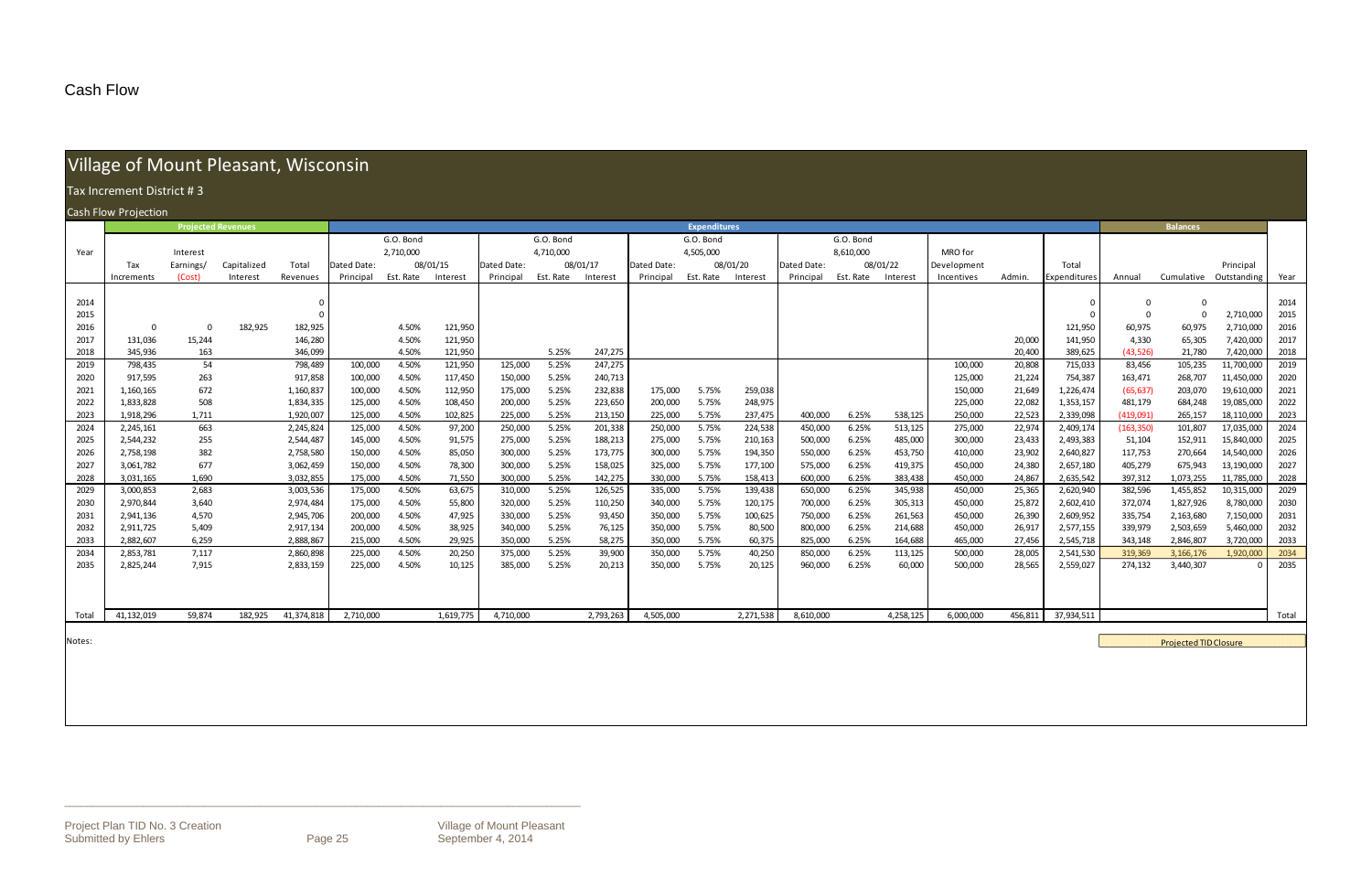### SECTION 11: Annexed Property

There are no lands proposed for inclusion within the District that were annexed by the Village on or after January 1, 2004.

### SECTION 12: Estimate of Property to be Devoted to Retail Business

Pursuant to Wisconsin Statutes Sections 66.1105(5)(b) and 66.1105(6)(am)1, the Village estimates that less than 35% of the territory within the District will be devoted to retail business at the end of the District's maximum expenditure period.

### SECTION 13: Proposed Zoning Ordinance Changes

The Village anticipates that a portion of the District will be rezoned prior to development.

### SECTION 14: Proposed Changes in Master Plan, Map, Building Codes and Village of Mount Pleasant Ordinances

It is expected that this Plan will be complementary to the Village's Master Plan. There are no proposed changes to the Master Plan, map, building codes or other Village ordinances for the implementation of this Plan.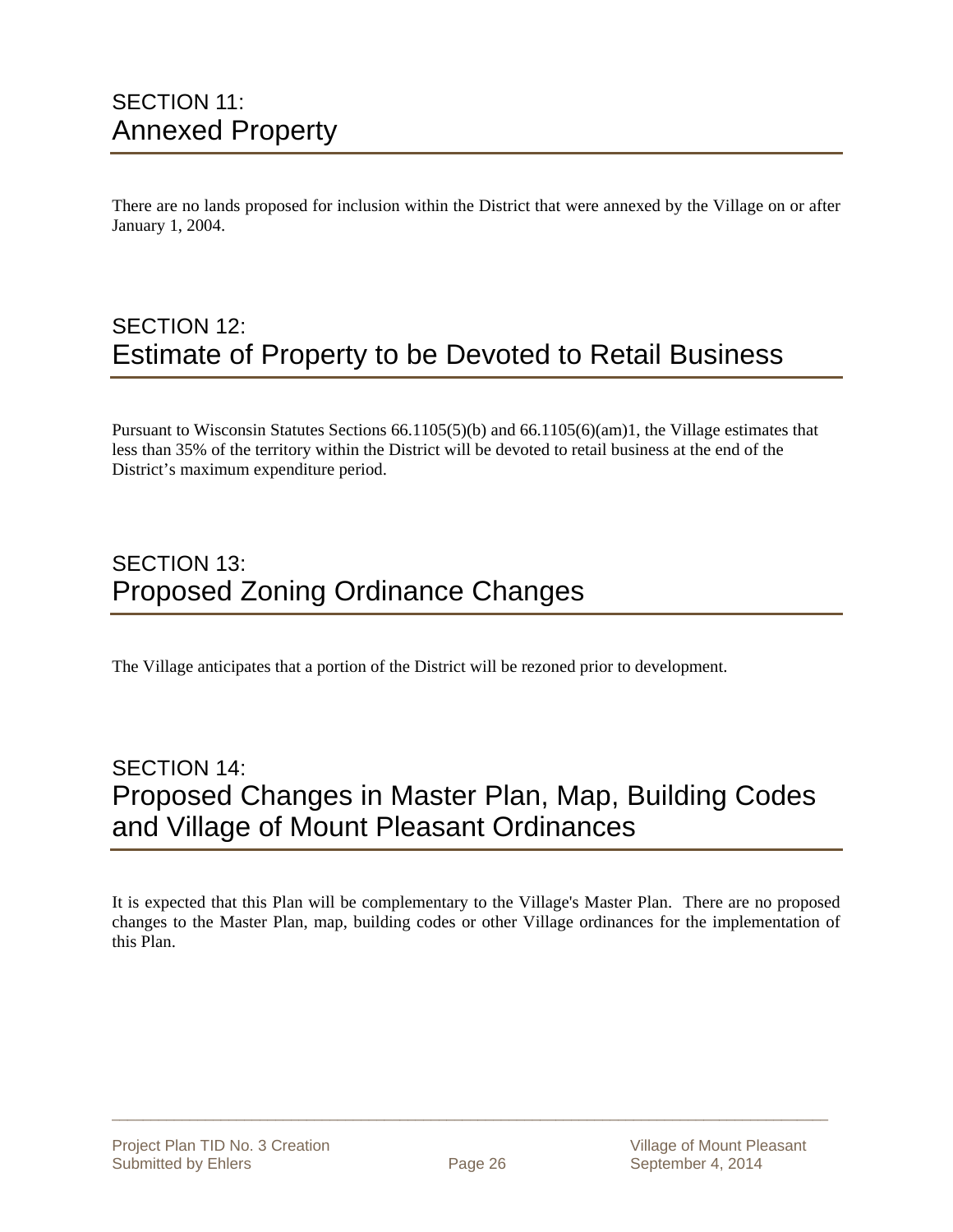It is not anticipated there will be a need to relocate persons or businesses in conjunction with this Plan. In the event relocation or the acquisition of property by eminent domain becomes necessary at some time during the implementation period, the Village will follow applicable Wisconsin Statutes Section chapter 32.

### SECTION 16: Orderly Development and/or Redevelopment of the Village of Mount Pleasant

The District contributes to the orderly development and/or redevelopment of the Village by providing the opportunity for continued growth in tax base, job opportunities and general economic activity.

### SECTION 17: List of Estimated Non-Project Costs

Non-Project costs are public works projects that only partly benefit the District or are not eligible to be paid with tax increments, or costs not eligible to be paid with TIF funds.

#### Examples would include:

A public improvement made within the District that also benefits property outside the District. That portion of the total project costs allocable to properties outside of the District would be a non-project cost.

A public improvement made outside the District that only partially benefits property within the District. That portion of the total project costs allocable to properties outside of the District would be a non-project cost.

Projects undertaken within the District as part of the implementation of this Project Plan, the costs of which are paid fully or in part by impact fees, grants, special assessments, or revenues other than tax increments.

The Village does not expect to incur any non-project costs in the implementation of this Project Plan.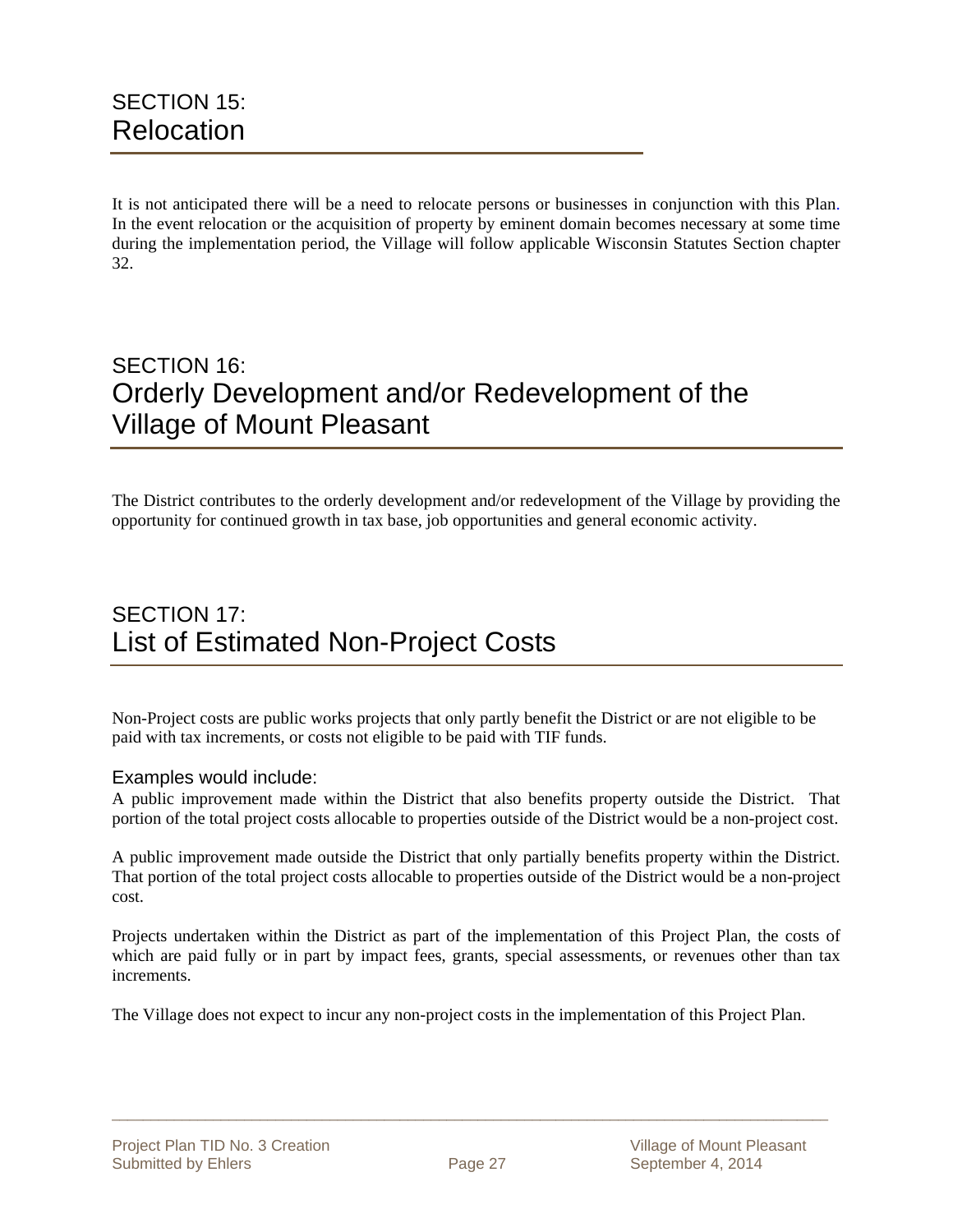### SECTION 18: Opinion of Attorney for the Village of Mount Pleasant Advising Whether the Plan is Complete and Complies with Wisconsin Statutes 66.1105

September 4, 2014

### **SAMPLE**

Mark Gleason, Village President Village of Mount Pleasant 8811 Campus Drive Mount Pleasant, Wisconsin 53406

#### **RE: Village of Mount Pleasant, Wisconsin Tax Incremental District No. 3**

Dear Village President:

As Village Attorney for the Village of Mount Pleasant, I have reviewed the Project Plan and, in my opinion, have determined that it is complete and complies with Wisconsin Statutes Section 66.1105(4)(f).

Sincerely,

Attorney Timothy J. Pruitt Village of Mount Pleasant